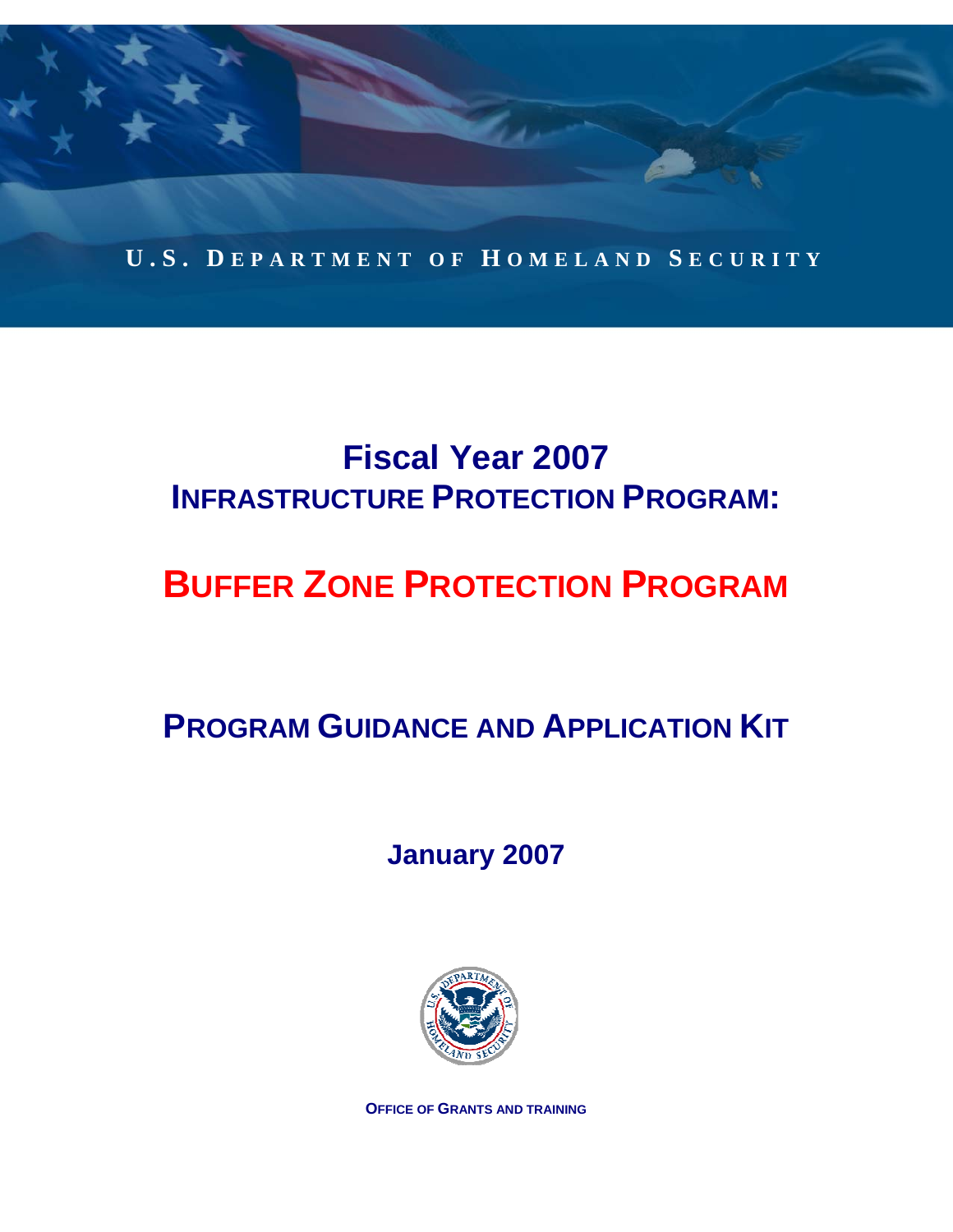# **KEY CHANGES IN FY 2007**

The Fiscal Year 2007 (FY07) Infrastructure Protection Program (IPP) contains significant improvements based upon extensive outreach to FY06 IPP participants and stakeholders. In addition, the risk analysis assessments that form the basis for eligibility under the IPP have been simplified, refined and considerably strengthened.

Potential applicants will have more time this year to complete the application process. The Department of Homeland Security (DHS) has also created multiple opportunities for applicants to have consultations with the Department's grant program and subject matter experts prior to the final review of applications. Some of the IPP, such as this Buffer Zone Protection Program, grants will be executed as cooperative agreements, thus allowing for iterative refinements regarding an applicant's funding proposal in order to maximize effective communication between DHS and our external partners about these important homeland security investments.

This year's IPP grants strengthen DHS's ability to protect security- and businesssensitive information that will be provided with grant applications from inappropriate public release. To increase program flexibility, the period for compliance under IPP grants has been extended to 36 months. New federal legislation requires compliance with federal energy policy laws and certain other administrative requirements.

As with other DHS infrastructure grant programs, the largest portion of the Buffer Zone Protection Program grant dollars will be awarded to the highest risk facilities and for projects that offer the maximum return on investment for risk reduction.

All applicants are required to read and conform to all requirements of this grant guidance document and must have read and accepted all program guidance as binding.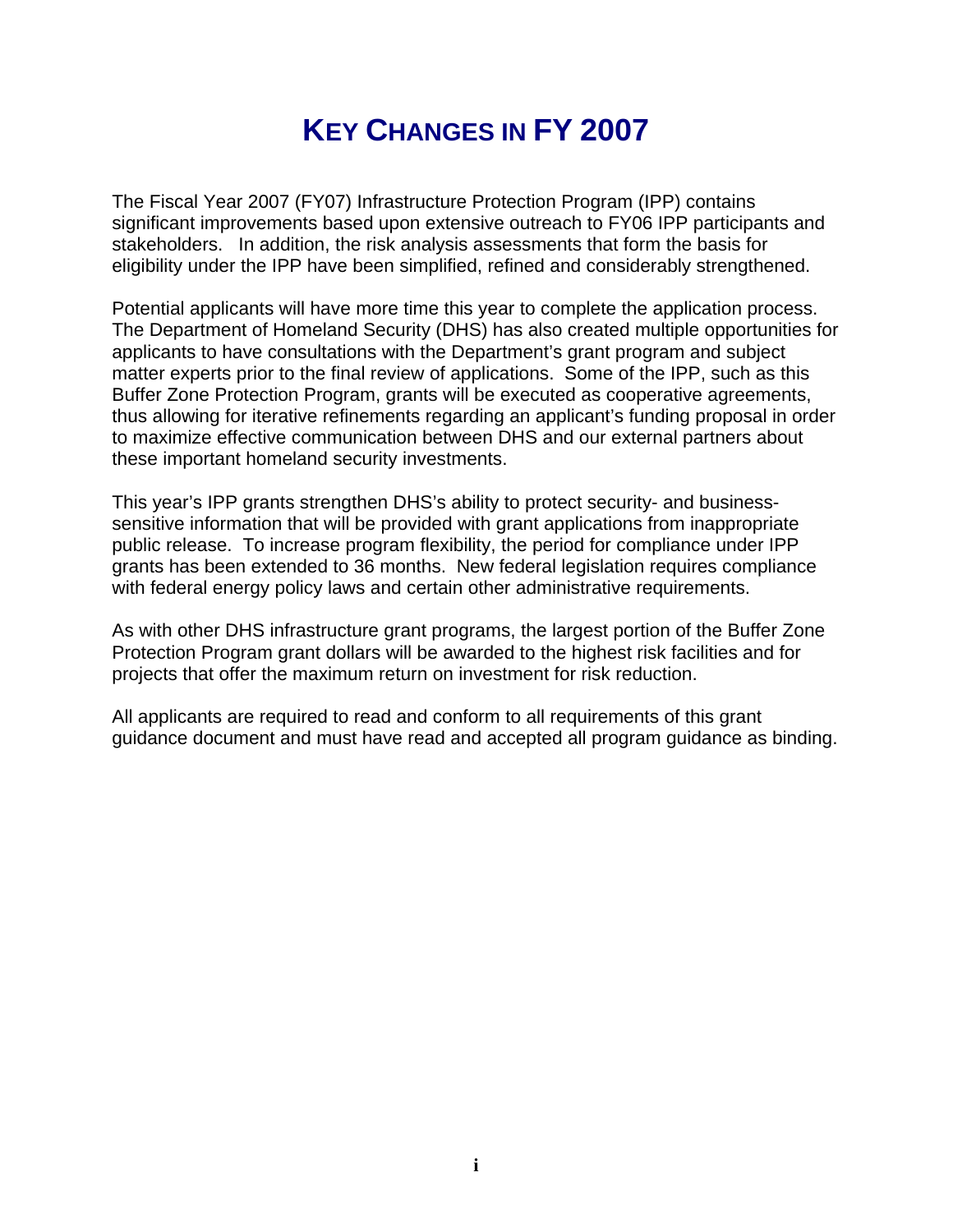# **CONTENTS**

| PART I. AVAILABLE FUNDING AND ELIGIBLE APPLICANTS 4 |  |
|-----------------------------------------------------|--|
|                                                     |  |
|                                                     |  |

| APPENDIX 1. ALIGNMENT OF IPP WITH THE NATIONAL PREPAREDNESS |  |
|-------------------------------------------------------------|--|
|                                                             |  |
|                                                             |  |
|                                                             |  |
|                                                             |  |
|                                                             |  |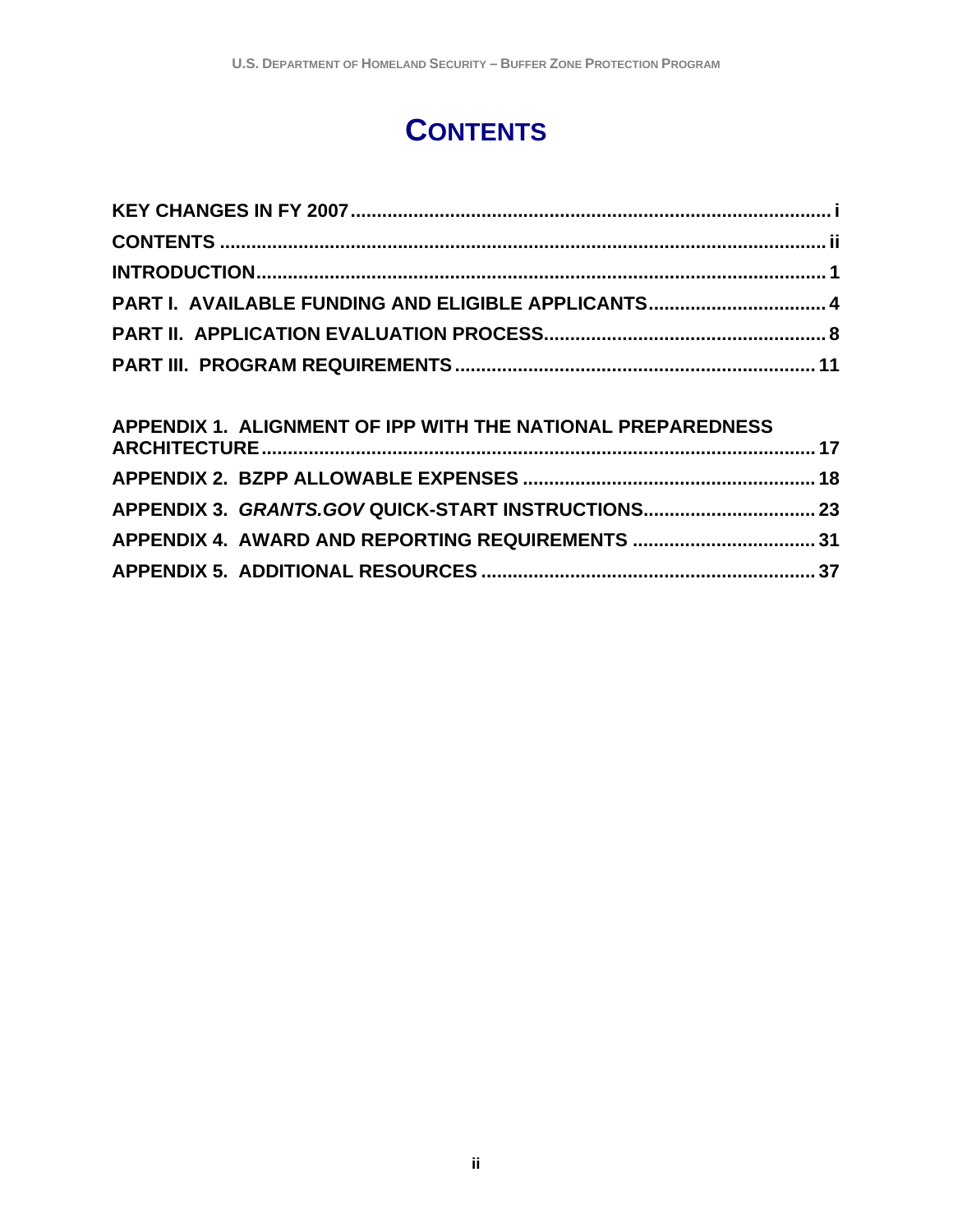# **INTRODUCTION**

The Buffer Zone Protection Program (BZPP) is one of five grant programs that constitute the Department of Homeland Security (DHS) Fiscal Year 2007 Infrastructure Protection Program (IPP). $1$  The IPP is one tool among a comprehensive set of measures authorized by Congress and implemented by the Administration to help strengthen the nation's critical infrastructure against risks associated with potential terrorist attacks.

The vast bulk of America's critical infrastructure is owned and/or operated by State, local and private sector partners. The funds provided by the BZPP are provided to increase the preparedness capabilities of responsible jurisdictions in communities surrounding high-priority critical infrastructure and key resource (CI/KR) assets through allowable planning and equipment acquisition.

The purpose of this package is to provide: (1) an overview of the BZPP; and (2) the formal grant guidance and application materials needed to apply for funding under the program. Also included is an explanation of DHS management requirements for implementation of a successful application.

Our job at DHS is to provide clear guidance and efficient application tools to assist applicants. Our customers are entitled to effective assistance during the application process, and transparent, disciplined management controls to support grant awards. We intend to be good stewards of precious Federal resources, and commonsense partners with our State and local colleagues.

We understand that individual jurisdictions will have unique needs and tested experience about how best to reduce risk locally. Our subject matter experts will come to the task with a sense of urgency to reduce risk, but also with an ability to listen carefully to local needs and approaches. In short, we commit to respect flexibility and local innovation as we fund national homeland security priorities.

# **A. Federal Investment Strategy.**

The IPP is an important part of the Administration's larger, coordinated effort to strengthen homeland security preparedness, including the security of America's critical infrastructure. The IPP implements objectives addressed in a series of post 9/11 laws, strategy documents, plans and Homeland Security Presidential Directives (HSPDs) outlined in Appendix 1. Of particular significance are the National Preparedness Goal and its associated work products, including the National Infrastructure Protection Plan and its forthcoming sector-specific plans. The National Preparedness Goal is an all-

 $\overline{a}$ <sup>1</sup> The IPP's other components include grants targeted for intracity rail and bus transit (including Amtrak and ferry systems), marine ports, intercity bus companies, and the trucking industry's Highway Watch® program.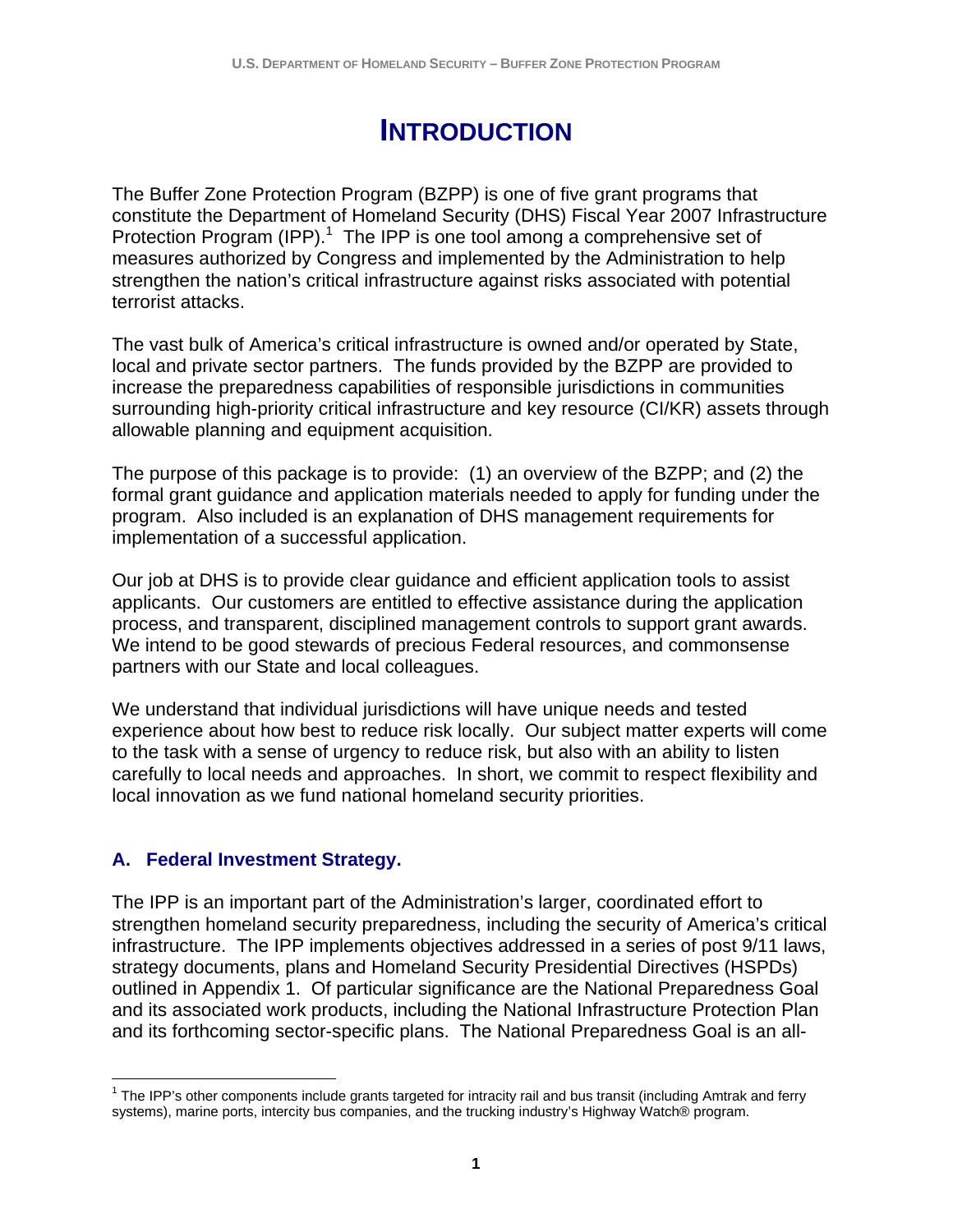hazards vision regarding the nation's four core preparedness objectives: prevent, protect, respond and recover from terrorist attacks and catastrophic natural disasters.

The National Preparedness Goal defines a vision of what to accomplish and a set of tools – including IPP grant investments – to forge a unified national consensus about what to do and how to work together at the Federal, State, local, and tribal levels. Private sector participation is integral to the Goal's success.<sup>2</sup> It outlines 15 scenarios of terrorist attacks or national disasters that form the basis of much of the Federal exercise and training regime. In addition, it identifies some 37 critical capabilities that DHS is making the focus of key investments with State, local and tribal partners.

DHS expects its critical infrastructure partners – including recipients of IPP grants – to be familiar with this federal preparedness architecture and to incorporate elements of this architecture into their planning, operations and investment to the degree practicable. Our funding priorities outlined in this document reflect National Preparedness Goal priority investments as appropriate. Programmatic requirements or priority investment categories reflecting the national preparedness architecture for this IPP grant program are expressly identified below.

# **B. Funding Priorities.**

The FY07 BZPP, as a component of the IPP, provides funds to increase the preparedness capabilities of responsible jurisdictions in communities surrounding highpriority CI/KR assets through planning and equipment acquisition.

The BZPP assists responsible jurisdictions in building effective prevention and protection capabilities that will make it more difficult for terrorists to conduct site surveillance or launch attacks within the immediate vicinity of selected CI/KR assets. These capabilities are enumerated in Buffer Zone Plans (BZPs) that:

- Identify significant assets at the site(s) that may be targeted by terrorists for attack.
- Identify specific threats and vulnerabilities associated with the site(s) and its significant assets.
- Develop an appropriate buffer zone extending outward from the facility in which preventive and protective measures can be employed to make it more difficult for terrorists to conduct site surveillance or launch attacks.
- Identify all applicable law enforcement jurisdictions and other Federal, State, and local agencies having a role in the prevention of, protection against, and response to terrorist threats or attacks specific to the CI/KR site(s) and

 2 The National Preparedness Goal and its supporting documents were published in draft form in March 2005. After extensive stakeholder outreach, the final Goal documents are expected to be published early in 2007. For purposes of aligning applications under the IPP, applicants can rely on the existing draft Goal, available at: *http://www.ojp.usdoj.gov/odp/assessments/hspd8.htm*.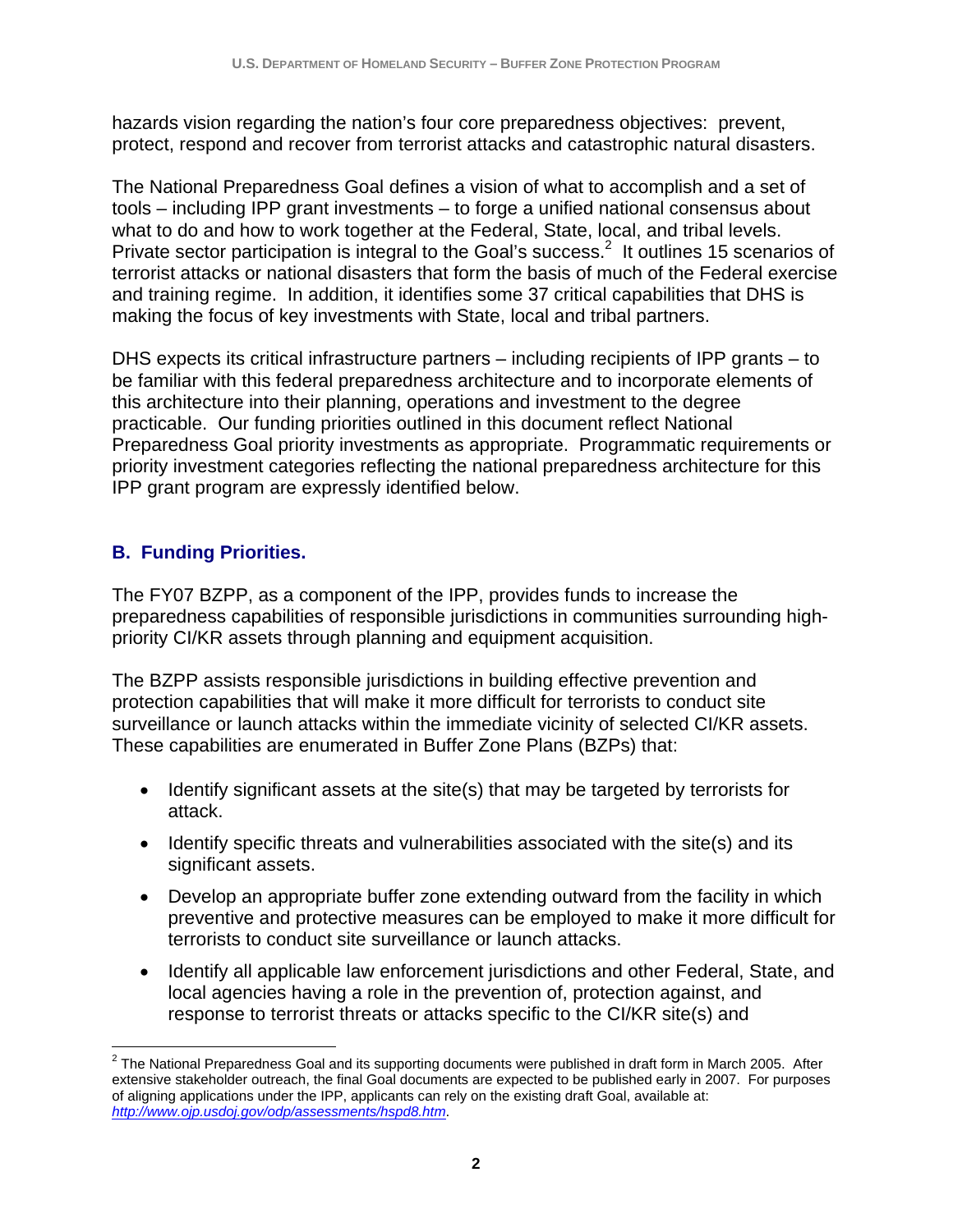appropriate points of contact within these organizations.

- Evaluate the capabilities of the responsible jurisdictions with respect to terrorism prevention and response.
- Identify specific planning, equipment, training, and/or exercise requirements to better enable responsible jurisdictions to mitigate threats and vulnerabilities of the site(s) and its buffer zone.

In developing and implementing the BZPs, security and preparedness officials at all levels should seek opportunities to coordinate and leverage funding from multiple sources, including Federal, State, and local resources.

# **C. Allowable Expenses.**

Specific investments made in support of the funding priorities discussed above generally fall into three categories. FY07 BZPP allowable costs are therefore divided into the following three categories:

- 1. Planning
- 2. Equipment acquisitions
- 3. Management and administration

Appendix 2 provides additional detail about each of these three allowable expense categories, as well as a section that identifies several specifically unallowed cost items.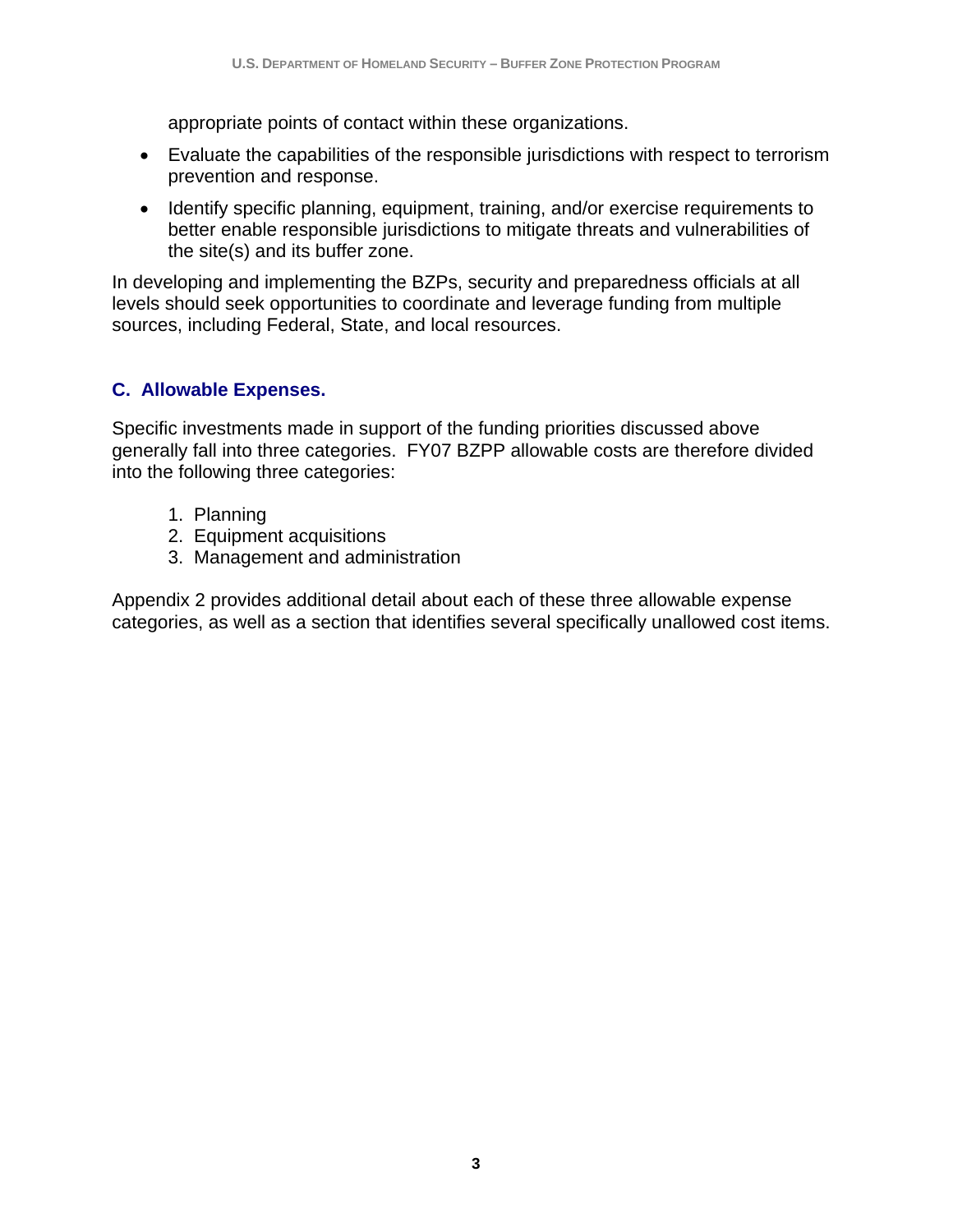# **PART I. AVAILABLE FUNDING AND ELIGIBLE APPLICANTS**

This section summarizes the total amount of funding available under the FY07 BZPP, the basic distribution method used to administer the grants and the States that are eligible for FY07 funding.

# **A. Available Funding.**

In FY07, the total amount of funds distributed under the BZPP will be \$48.5 million. This is up from \$47.9 million distributed in FY06.

## **B. Selection of Eligible Applicants.**

The risk methodology for the IPP programs is consistent across the modes and is linked to the risk methodology used to determine eligibility for the core DHS State and local grant programs. Leveraging information collected through State data calls and Federal Sector Specific Agency (SSA) input, DHS has made substantial gains in the accuracy of data incorporated into its analyses to yield a better understanding of the relative risk to specific CI/KR sites. This improvement provides DHS with the ability to focus the allocation of BZPP resources to those jurisdictions responsible for the highest risk sites.

All BZPP sites have been selected prior to the grant announcements based on the risk of the individual sites themselves. Therefore, BZPP funding allocated to any given State or territory is entirely a function of the number, type, and character of preidentified higher-risk sites within their respective jurisdictions; there are no discretionary sites.<sup>3</sup> Several States have sites that are close in proximity. DHS will work closely with these States and provide supplemental guidance within the FY07 BZPP timelines to ensure coordinated planning.

Through the FY07 BZPP, DHS continues to build on its cross-sector baseline knowledge of CI/KR and the systematic approach initiated in FY06 to focus sufficient resources to reduce the risk associated with the highest priority CI/KR assets across certain targeted sectors. These include:

- Higher consequence chemical facilities
- Nuclear power plants

 $\overline{a}$ 

- Higher consequence liquefied natural gas facilities
- Higher consequence liquefied petroleum gas facilities

 $3$  In the course of closing gaps at sites specifically identified by DHS in the 2007 BZPP, if a State has any residual grant funding remaining from the allocation provided upon completion of all necessary activities to develop a BZP at the DHS selected site(s), the State may redirect the residual funds to another CI/KR site, subject to justification and DHS final approval.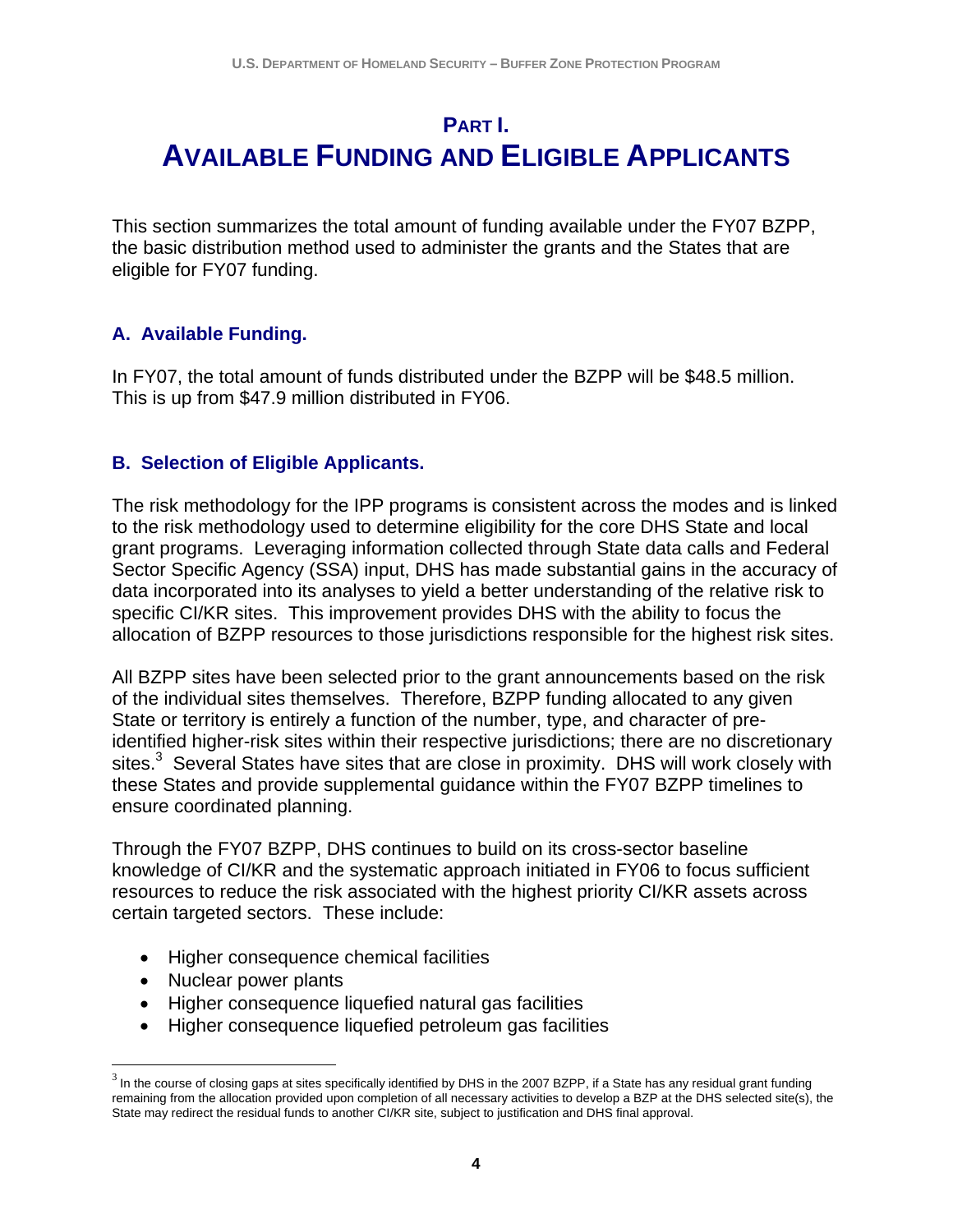- Higher consequence dams
- Critical telecommunications facilities
- Critical banking and finance facilities
- Critical water systems
- Select identified regions with multiple high-risk CI/KR sites<sup>4</sup>

# **B.1 -- Characterization of CI/KR Tiers.**

DHS has established a set of consequence thresholds to identify sites that have the potential to be considered CI/KR *Tier 1* assets, and thus eligible for higher funding levels. To be considered CI/KR *Tier 1*, the asset or system must be documented to have the potential, if successfully destroyed or disrupted through terrorist attack, to cause major national or regional impacts.<sup>5</sup> These include combinations of the following characteristics:

- Nationally significant loss of life
- Severe cascading economic impacts
- Mass evacuations with relocation for an extended period of time
- Impact to a city, region, or sector of the economy due to contamination, destruction, or disruption of vital services to the public
- Severe national security impacts

DHS worked with the SSAs to establish sector-by-sector criteria for CI/KR *Tier 2* assets that would identify those CI/KR sites having inherently greater consequence potential than other assets within their sectors. DHS worked with States to identify assets that met these criteria. Sites nominated by the States through this process were subsequently validated by the Federal SSAs.

CI/KR sites that may otherwise meet the criteria identified above, but are not being addressed through the FY07 BZPP, include:

- Sites that have been sufficiently addressed through prior grants
- Sites eligible for funding through other HSGP and/or IPP funding that more directly address risks associated with the specific site
- Sites, particularly those associated with systems, whose risks DHS has determined may be more appropriately addressed in future program years

This year's BZPP work builds upon the program plan and methodology in place last year. In essence, we prioritized the list of Tier I and Tier II assets, and we are systematically applying available funds to work through the list of assets this program can support. Based upon the results of DHS's prioritization work with State and local colleagues, the following States, Territories, and the District of Columbia are eligible to participate in, and receive funding under, the FY07 BZPP. The specific sites and their

 $\overline{a}$ <sup>4</sup> This includes identified dense-urban environments and regional clusters of similar asset types.<br><sup>5</sup> DLIS is increasingly laugrating a Common Disk Model to identify and compare rights agrees all

<sup>&</sup>lt;sup>5</sup> DHS is increasingly leveraging a Common Risk Model to identify and compare risks across all sectors. This model is maturing and it is expected that new risks will be identified as more assets and systems are assessed.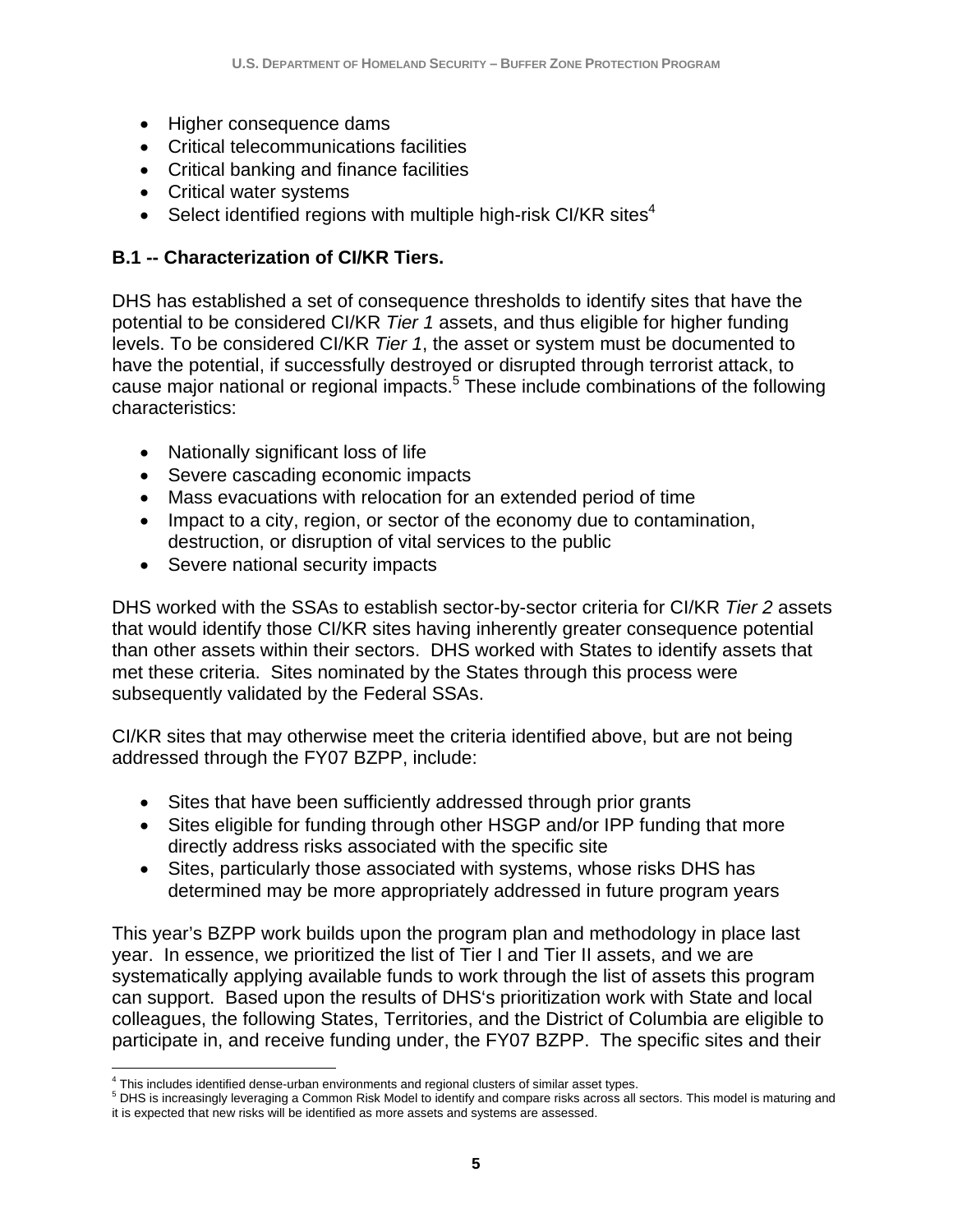locations are sensitive and DHS has directly contacted each jurisdiction with information regarding the identity and location as well as funding amounts of the selected high-risk sites in their area.

| States /<br>Territories     | Total FY 2007<br><b>BZPP Funding</b> |
|-----------------------------|--------------------------------------|
| Alabama                     | \$770,000                            |
| Arizona                     | \$2,077,500                          |
| Arkansas                    | \$577,500                            |
| California                  | \$4,695,000                          |
| Connecticut                 | \$192,500                            |
| Delaware                    | \$192,500                            |
| District of Columbia        | \$1,500,000                          |
| Florida                     | \$2,310,000                          |
| Georgia                     | \$962,500                            |
| Hawaii                      | \$385,000                            |
| Idaho                       | \$385,000                            |
| Illinois                    | \$1,540,000                          |
| Indiana                     | \$1,347,500                          |
| lowa                        | \$192,500                            |
| Kansas                      | \$385,000                            |
| Kentucky                    | \$962,500                            |
| Louisiana                   | \$3,080,000                          |
| Maine                       | \$192,500                            |
| Maryland                    | \$770,000                            |
| Massachusetts               | \$577,500                            |
| Michigan                    | \$1,155,000                          |
| Minnesota                   | \$962,500                            |
| Mississippi                 | \$192,500                            |
| Missouri                    | \$1,155,000                          |
| Montana                     | \$192,500                            |
| Nebraska                    | \$385,000                            |
| Nevada                      | \$385,000                            |
| New Hampshire<br>New Jersey | \$385,000                            |
| New York                    | \$1,540,000                          |
| North Carolina              | \$4,425,000                          |
|                             | \$770,000                            |
| Ohio<br>Oklahoma            | \$2,310,000                          |
|                             | \$385,000<br>\$192,500               |
| Oregon<br>Pennsylvania      | \$1,655,000                          |
| Puerto Rico                 | \$192,500                            |
| Rhode Island                | \$692,500                            |
| South Carolina              | \$770,000                            |
| Tennessee                   | \$1,847,500                          |
| Texas                       | \$2,810,000                          |
| Utah                        | \$577,500                            |
| Virginia                    | \$770,000                            |
| W ashington                 | \$577,500                            |
| <u>West Virginia</u>        | \$500,000                            |
| W isconsin                  | \$385,000                            |
| W yom ing                   | \$192,500                            |
| Total                       | \$48,500,000                         |

**Table 1. FY07 BZPP Funding Allocations**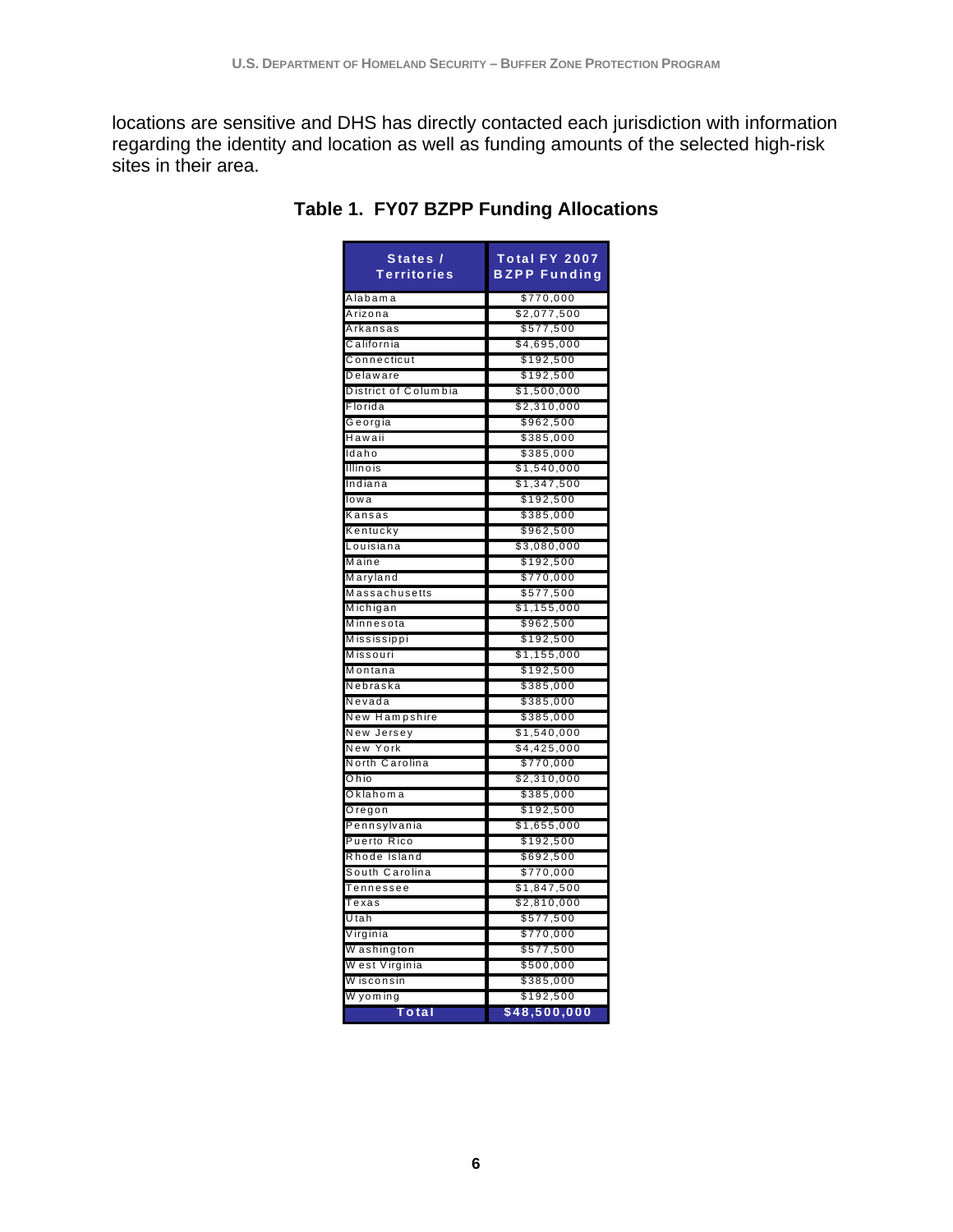## **C. Eligible Applicants and Role of State Administrative Agencies (SAAs).**

The Governor of each State has designated an SAA to apply for and administer the funds under BZPP. $6$  The SAA is the only agency eligible to apply for BZPP funds and is responsible for obligating BZPP funds to the appropriate responsible units of government or other designated recipients.<sup>7</sup> The SAA must coordinate all BZPP activities with the respective State Homeland Security Advisor (HSA). Each State shall make no less than *95 percent* of the total grant program amount available to the responsible unit of government within 60 days of the approval notification for the Vulnerability Reduction Purchase Plan (VRPP). The VRPP identifies a spending plan to protect given infrastructure assets. In includes the planning activities and equipment necessary to implement the BZP. Details about the VRPP content and format have been provided to SAAs that administer this program.

 $\overline{a}$ 

 $6$  As defined in the Homeland Security Act of 2002, the term "State" means "any State of the United States, the District of Columbia, the Commonwealth of Puerto Rico, the Virgin Islands, Guam, American Samoa, the Commonwealth of the Northern Mariana Islands, and any possession of the United States."

<sup>7</sup> As defined in the Conference Report accompanying the Department of Homeland Security Appropriations Act of 2007, the term "local unit of government" means "any county, city, village, town, district, borough, parish, port authority, transit authority, intercity rail provider, commuter rail system, freight rail provider, water district, regional planning commission, council of government, Indian tribe with jurisdiction over Indian country, authorized Tribal organization, Alaska Native village, independent authority, special district, or other political subdivision of any State."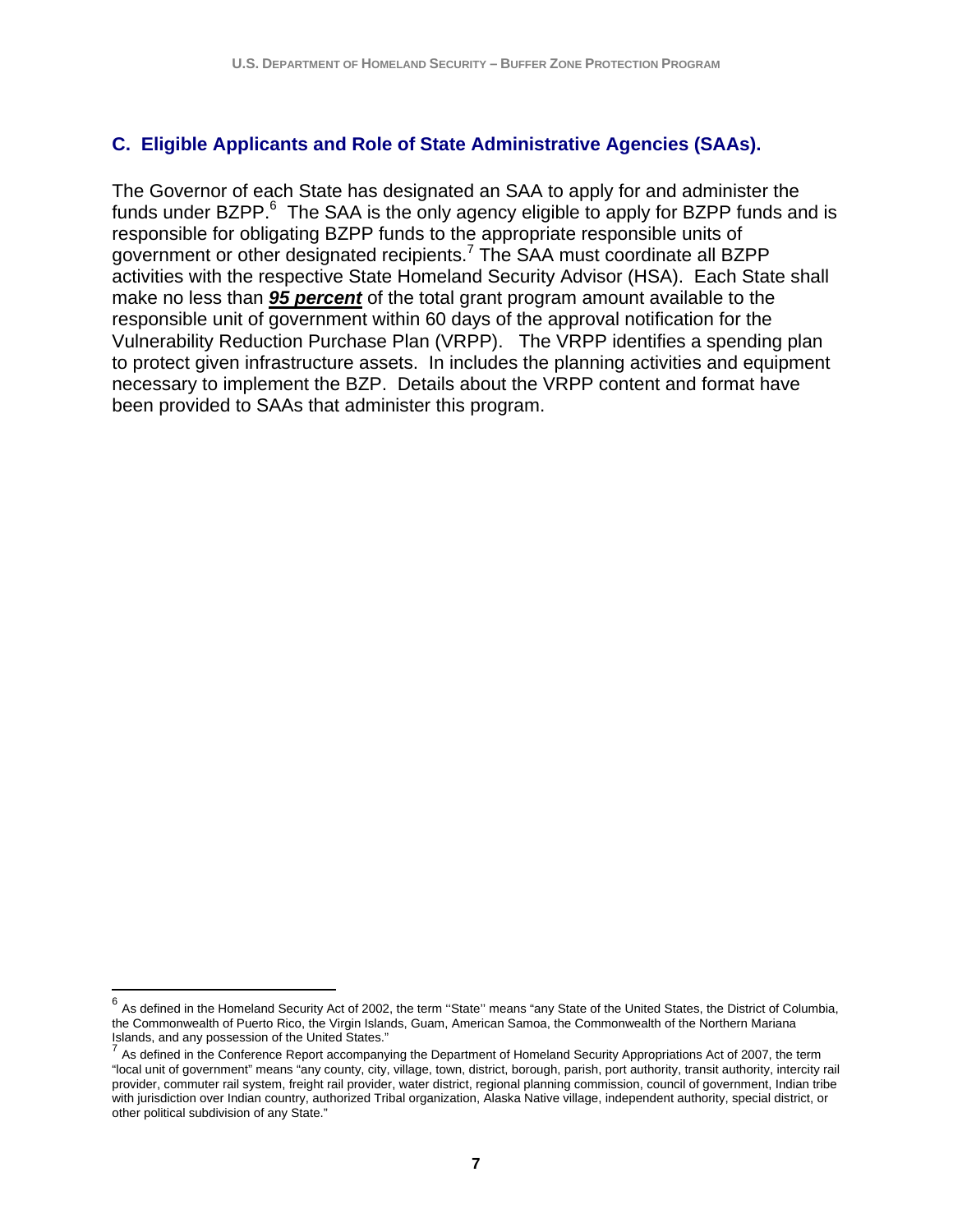# **PART II. APPLICATION EVALUATION PROCESS**

This section summarizes the overall timetable for the FY07 BZPP program, and core process and priorities that will be used to assess applications under the FY07 BZPP. The next section provides detailed information about specific application requirements and the process for submission of applications.

## **A. Overview -- Application Deadline and BZP Guidance.**

Completed applications must be submitted to DHS via *grants.gov* (see below for details about this Federal grants application tool) *no later than 11:59 PM EST, March 6, 2007.* 

Applicants must comply with all administrative requirements -- including budgets and application process requirements -- described herein.

### **A.1 -- Development of the BZP and VRPP.**

- Site vulnerability and jurisdiction capability assessments are critical elements of the BZPP process. Jurisdictions are expected to evaluate their relevant prevention and protection capabilities in accordance with the Target Capabilities List (TCL), and conduct, or leverage, existing vulnerability assessments of the specific infrastructure site, including the zone outside the perimeter of the potential target. The assessment process must include coordination with security management, where possible, and consideration of security and safety measures already in place at the facility.
- The responsible jurisdictions are required to share these assessments with the Preparedness Directorate so that DHS may better prioritize preventive and protective programs, as they may be relevant to emerging and specific threats.
- Upon completion of these assessments, the jurisdictions must complete the BZP template in coordination with the State for each identified CI/KR site. Additionally, the development of the BZP must be coordinated with the following entities, as applicable:
	- o Urban Area Working Groups (UAWGs)
	- o Area Maritime Security Committees (AMSCs)

The BZP template serves as a useful tool that can be integrated to support CI/KR protection program planning efforts across all sectors. The BZP will serve as the basis to identify the required planning and equipment necessary to address identified vulnerabilities and/or capability gaps.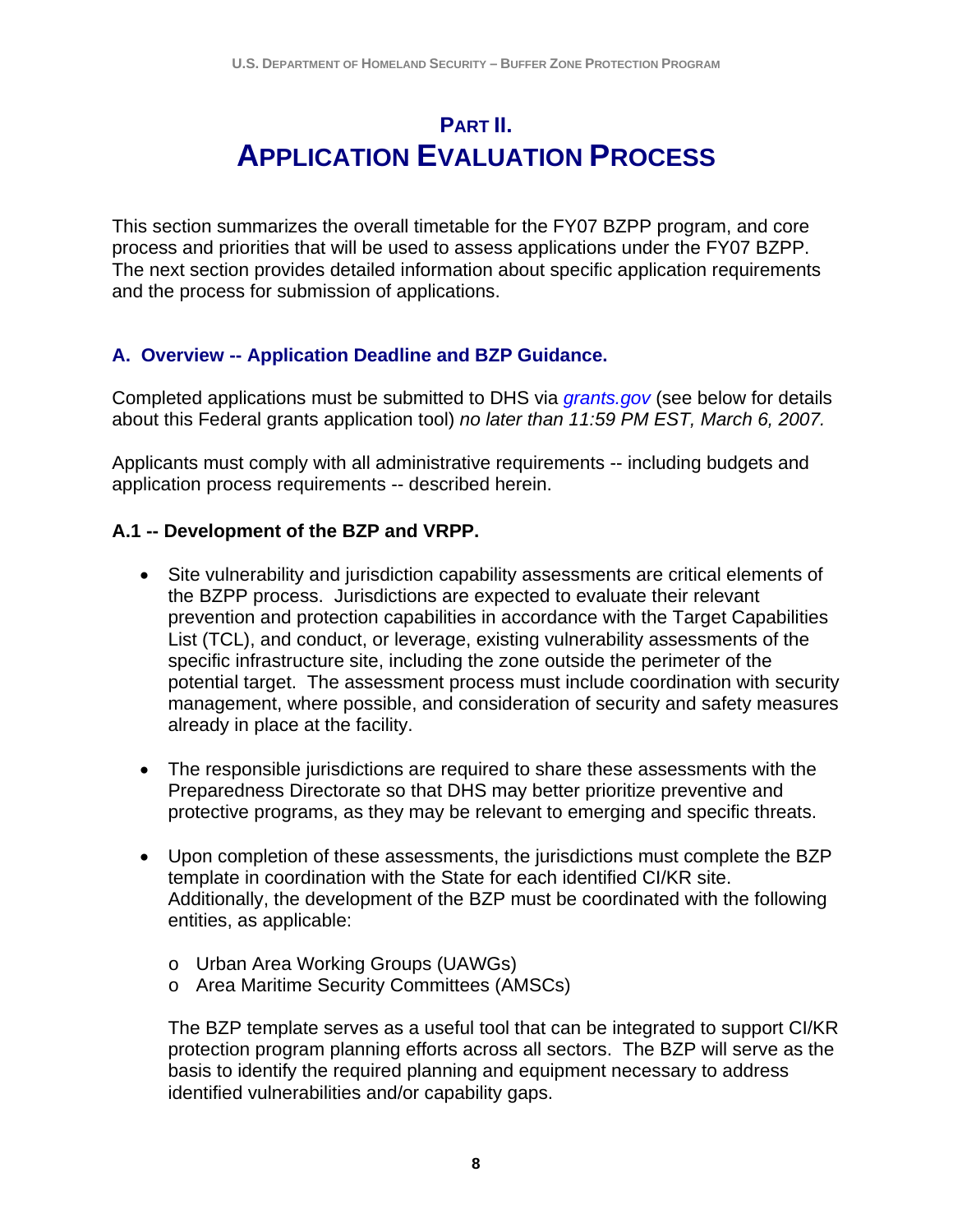• Upon completion of the BZP, the jurisdictions must complete a VRPP. The VRPP identifies a spending plan, including the planning activities and equipment necessary to implement the BZP.

## **A.2 -- Submission of the BZP and VRPP.**

- The BZP and VRPP must be provided to the SAA, to coordinate BZPP implementation with existing State and/or Urban Area Homeland Security Strategies and programs, implementation of the NIPP, and related HSGP and CI/KR protection program funding.
- The SAA, in coordination with the HSA, must certify that each BZP and the requested resources/activities in the associated VRPP support and/or complement:
	- o Statewide efforts to develop a CI/KR protection program and associated capabilities, as directed in the NIPP
	- o The implementation of the NIPP national priority, as reflected within each respective State's Homeland Security Strategy.
- Upon certification, the SAA must submit the BZP and VRPP for each site to DHS for approval by **November 30, 2007**. *If States fail to submit all BZPP materials by this date, funds may be deobligated by G&T.*
- The BZPs and VRPPs must be submitted electronically via *the G&T Secure Portal* located at: *https://odp.esportals.com/.* The *G&T Secure Portal* will contain a FY07 BZPP folder for each State.
- The certified BZPs and VRPPs will be reviewed by DHS to ensure that BZPP programmatic and planning activities and requested equipment are coordinated with overall Statewide CI/KR protection efforts, and related strategic goals and objectives.
- Upon review and approval of the BZPs and VRPPs by DHS, the SAA will be notified via email and the responsible jurisdiction(s) may drawdown and expend grant funds obligated by the SAA for implementation of the BZP.
- If the BZP and/or VRPP are incomplete or do not meet program requirements, the SAA may be requested to re-submit program materials or provide additional information.
- All email correspondence between the grantee and DHS related to the application, submission, approval, and/or revision of BZPs and VRPPs must carbon copy the *BZPP@dhs.gov* email address. The actual BZPs and VRPPs themselves should never be sent via email.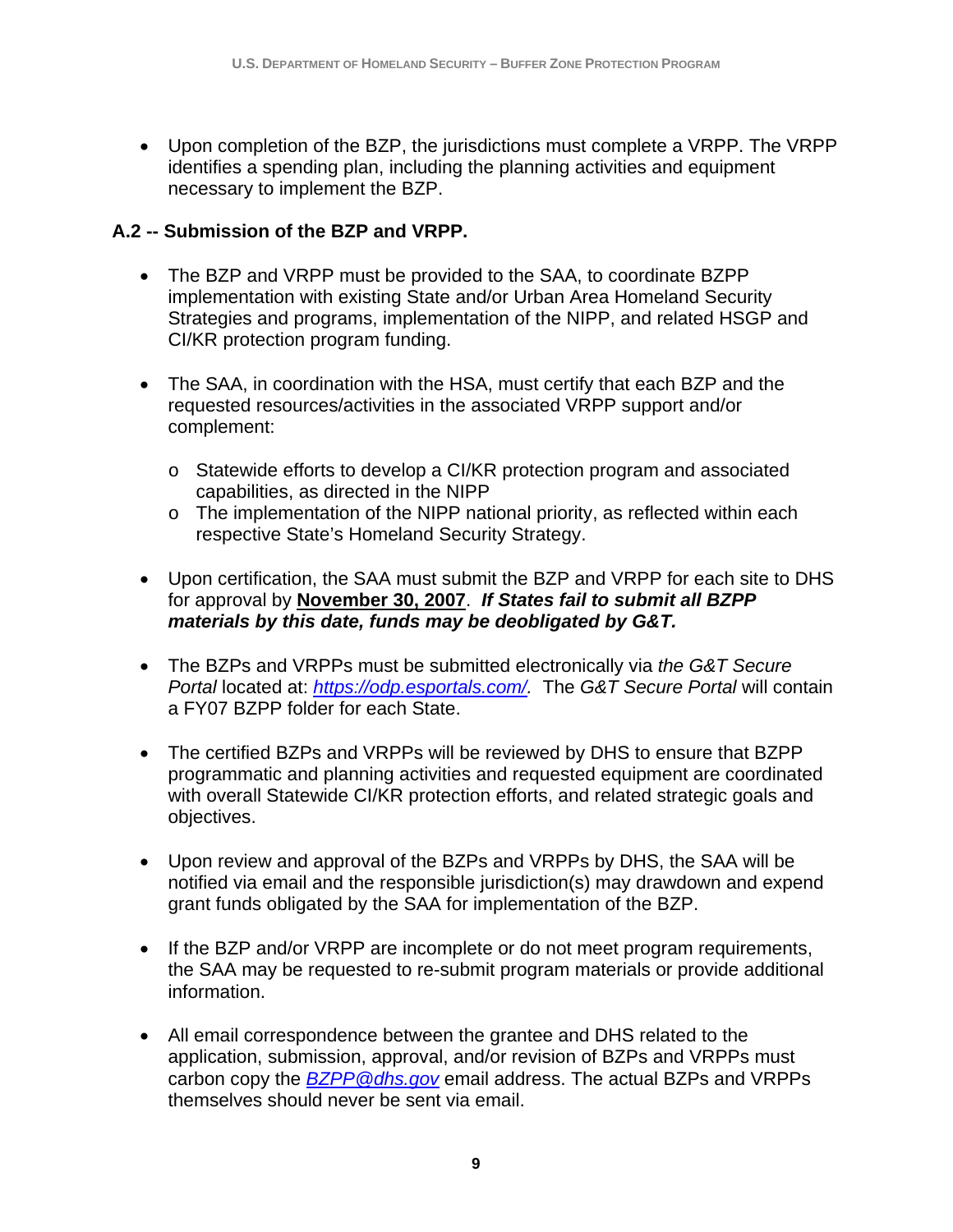• Funds under the FY07 BZPP may not be obligated, drawn down, or expended by the State to the responsible jurisdiction of the identified site until all of the above steps have been completed by the jurisdiction and approved by DHS.

# **B. BZPP Coordination Requirements.**

**B.1 -- Private Sector Coordination.** Critical infrastructure is largely privately-owned and operated. Enhancing public/private partnerships will leverage private sector initiatives, resources, and capabilities, as permitted by applicable laws and regulations.

**B.2 -- Urban Area Working Group Coordination.** Each identified Urban Areas Security Initiative (UASI) geographical area is governed by a UAWG. The UAWG is composed of multi-discipline and multi-jurisdictional representatives and is responsible for coordinating development and implementation of all UASI program initiatives, Urban Area Homeland Security Strategy development, and any direct services that are delivered by G&T. Responsible jurisdictions must coordinate the development and implementation of the BZP and VRPP with any UAWGs, as applicable to their geographic area, to ensure all programs, plans, and requested resources are coordinated and leveraged across the region.

# **C. BZPP Technical Assistance Visits and Workshops.**

The DHS Office of Infrastructure Protection (IP) Risk Management Division (RMD) also provides a range of services to BZPP grantees and subgrantees. This includes BZP workshops, which train local law enforcement and other prevention personnel on the BZP process. RMD also provides on-site technical assistance for officials needing technical support in developing and/or implementing BZPs. For more information, please contact: *Frank.Waller1@dhs.gov.*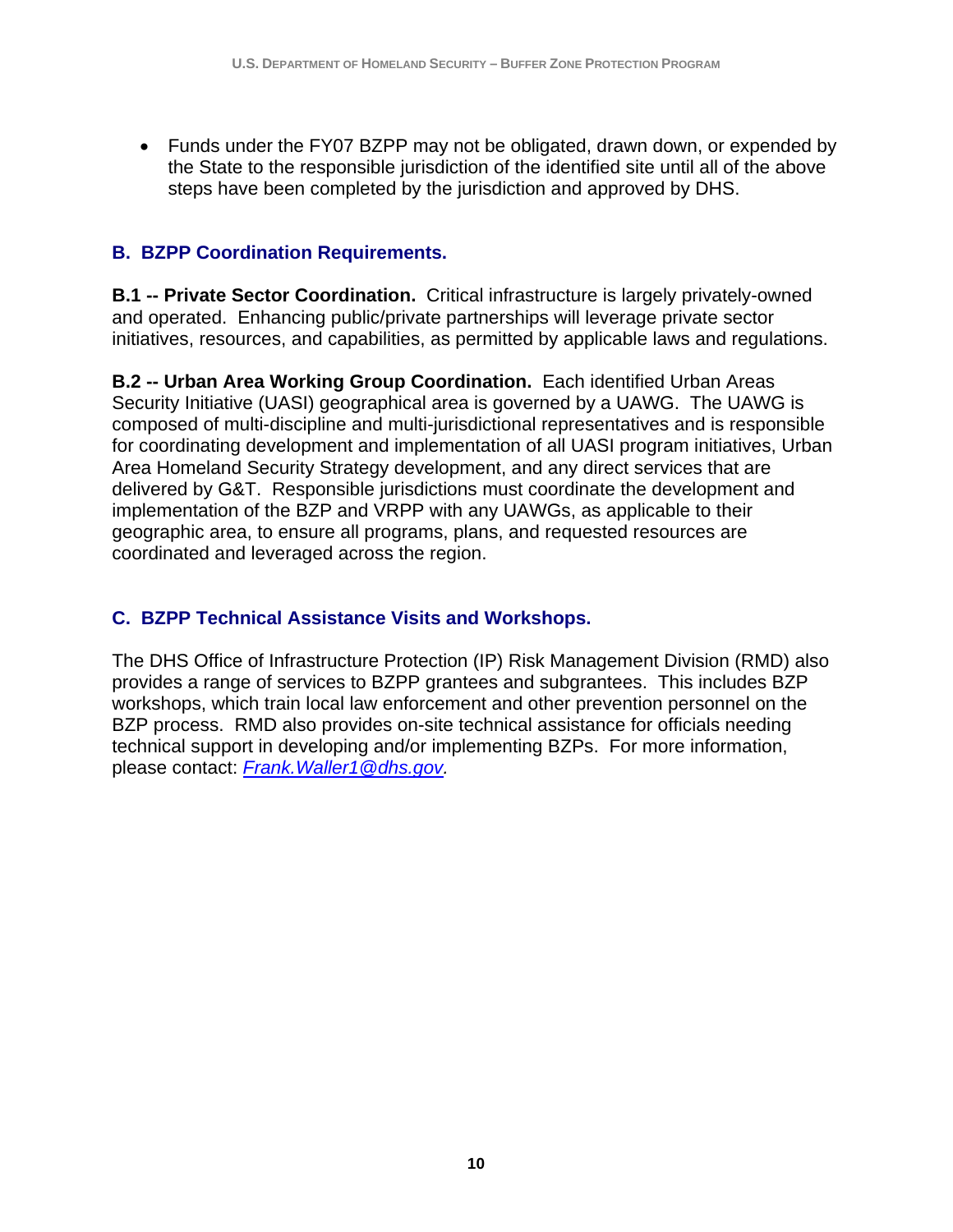# **PART III. PROGRAM REQUIREMENTS**

### **A. General Program Requirements.**

The applicable SAA's will be responsible for administration of the FY07 BZPP.

The period of performance for the FY07 BZPP is **36 months** from the date of award. Any un-obligated funds will be de-obligated by G&T at the end of this period. Extensions to the period of performance will be considered only through formal requests to G&T with specific and compelling justifications as to why an extension is warranted.

### **B. Application Requirements.**

The following steps must be completed using the on-line *grants.gov* system to ensure a successful application submission:

- **1. Application via** *grants.gov***.** DHS participates in the Administration's e-government initiative. As part of that initiative, all BZPP applicants must file their applications using the Administration's common electronic "storefront" -- *grants.gov*. Eligible SAAs must apply for funding through this portal, accessible on the Internet at *http://www.grants.gov.*
- **2. Application deadline**. Completed Applications must be submitted to *grants.gov* no later than **11:59 PM EST, March 6, 2007**.
- **3. Valid Central Contractor Registry (CCR) Registration**. The application process also involves an updated and current registration by the applicant and the applicant's Business Point of Contact through the Central Contractor Registry (CCR). Eligible applicants must confirm CCR registration at *http://www.ccr.gov,* as well as apply for FY07 IPP funding through *grants.gov* at *http://www.grants.gov.*

While registration with *grants.gov* and the CCR is a one-time process, new applicants are strongly encouraged to complete their registrations at least 10 days prior to the March 6, 2007 application deadline.

- **4. On-line application.** The on-line application must be completed and submitted using *grants.gov* after CCR registration is confirmed. The on-line application includes the following required forms and submissions:
	- Standard Form 424, Application for Federal Assistance
	- Standard Form 424B Assurances
	- Standard Form LLL, Disclosure of Lobbying Activities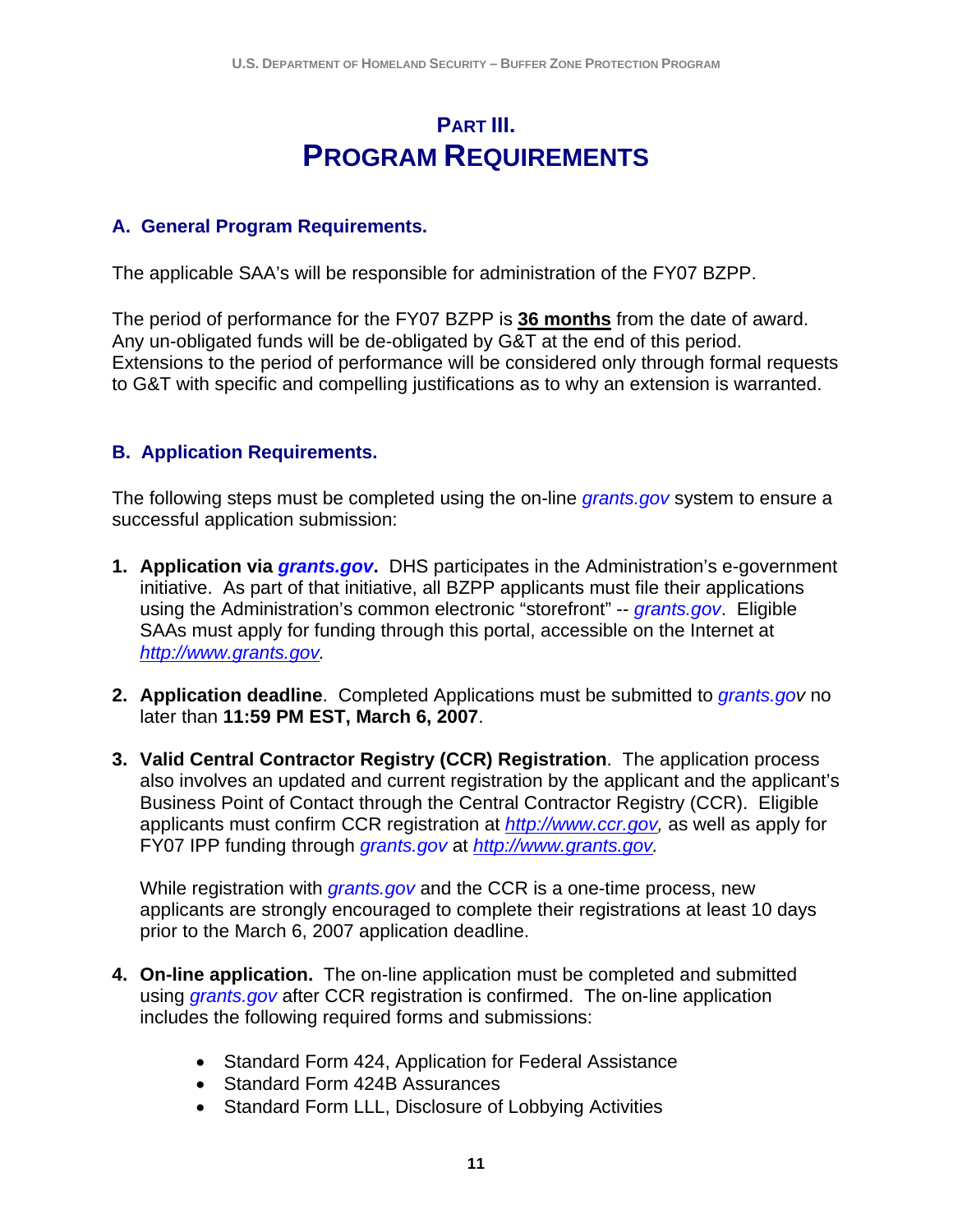- Standard Form 424A, Budget Information
- Certification Regarding Debarment, Suspension, and Other Responsibility **Matters**
- Any additional Required Attachments

The program title listed in the Catalog of Federal Domestic Assistance (CFDA) is "*Buffer Zone Protection Program."* The CFDA number is 97.078. When completing the on-line application, applicants should identify their submissions as new, nonconstruction applications.

- **5. Project period.** The project period will be for a period not to exceed 36 months.
- **6. DUNS number**. The applicant must provide a Dun and Bradstreet Data Universal Numbering System (DUNS) number with their application. This number is a required field within *grants.gov* and for CCR Registration. Organizations should verify that they have a DUNS number, or take the steps necessary to obtain one, as soon as possible. Applicants can receive a DUNS number at no cost by calling the dedicated toll-free DUNS Number request line at 1-800-333-0505.

### **7. Standard financial requirements.**

**7.1 -- Non-supplanting certification:** This certification affirms that grant funds will be used to supplement existing funds, and will not replace (supplant) funds that have been appropriated for the same purpose. Potential supplanting will be addressed in the application review, as well as in the pre-award review, post-award monitoring and any potential audits. Applicants or grantees may be required to supply documentation certifying that a reduction in non-Federal resources occurred for reasons other than the receipt or expected receipt of Federal funds.

**7.2 -- Assurances:** Assurances forms (SF-424B and SF-424D) can be accessed at *http://apply.grants.gov/agency/FormLinks?family=7*. It is the responsibility of the recipient of the Federal funds to fully understand and comply with these requirements. Failure to comply may result in the withholding of funds, termination of the award, or other sanctions. The applicant will be agreeing to these assurances upon the submission of the application.

**7.3 -- Certifications regarding lobbying; debarment, suspension, and other responsibility matters; and drug-free workplace requirement:** This certification, which is a required component of the on-line application, commits the applicant to compliance with the certification requirements under 28 CFR part 67, *Governmentwide Debarment and Suspension (Non-procurement);* 28 CFR part 69, *New Restrictions on Lobbying;* and 28 CFR part 83 *Government-wide Requirements for Drug-Free Workplace (Grants)*. All of these can be referenced at: *http://www.access.gpo.gov/nara/cfr/waisidx\_04/28cfrv2\_04.html.*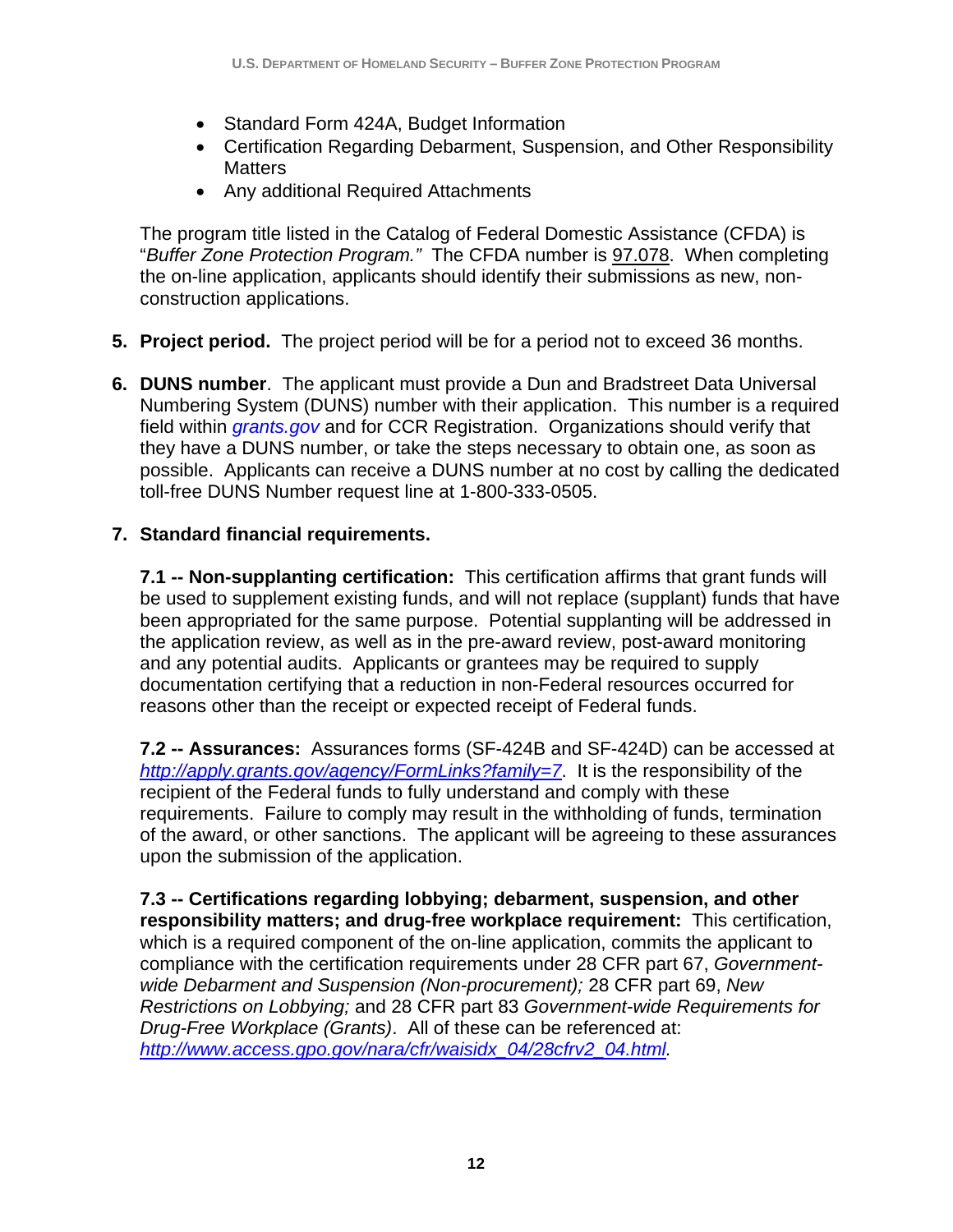**7.4 -- Accounting System and Financial Capability Questionnaire:** All nongovernmental (non-profit and commercial) organizations that apply for IPP funding that have not previously (or within the last 3 years) received funding from G&T must complete the Accounting System and Financial Capability Questionnaire. The form can be found at *http://www.ojp.usdoj.gov/oc*.

## **8. Technology requirements.**

**8.1 -- National Information Exchange Model.** To support homeland security, public safety, and justice information sharing, G&T requires all grantees to use the latest National Information Exchange Model (NIEM) specifications and guidelines regarding the use of Extensible Markup Language (XML) for all IPP awards. Further information about the required use of NIEM specifications and guidelines is available at *http://www.niem.gov*.

**8.2 -- Geospatial guidance.** Geospatial technologies capture, store, analyze, transmit, and/or display location-based information (i.e., information that can be linked to a latitude and longitude). State, local, and industry partners are increasingly incorporating geospatial technologies and data in an effort to prevent, protect against, respond to, and recover from terrorist activity and incidents of national significance. DHS encourages grantees to align geospatial activities with the guidance available on the G&T website at *http://www.ojp.usdoj.gov/odp/grants\_hsgp.htm.*

#### **9. Administrative requirements.**

**9.1 -- Freedom of Information Act (FOIA).** DHS recognizes that much of the information submitted in the course of applying for funding under this program or provided in the course of its grant management activities may be considered law enforcement sensitive or otherwise important to national security interests. This may include threat, risk, and needs assessment information, and discussions of demographics, transportation, public works, and industrial and public health infrastructures. While this information under Federal control is subject to requests made pursuant to the Freedom of Information Act (FOIA), 5. U.S.C. §552, all determinations concerning the release of information of this nature are made on a case-by-case basis by the DHS FOIA Office, and may likely fall within one or more of the available exemptions under the Act. The applicant is encouraged to consult its own State and local laws and regulations regarding the release of information, which should be considered when reporting sensitive matters in the grant application, needs assessment and strategic planning process. The applicant may also consult G&T regarding concerns or questions about the release of information under State and local laws. The grantee should be familiar with the regulations governing Protected Critical Infrastructure Information (6 CFR Part 29) and Sensitive Security Information (49 CFR Part 1520), as these designations may provide additional protection to certain classes of homeland security information.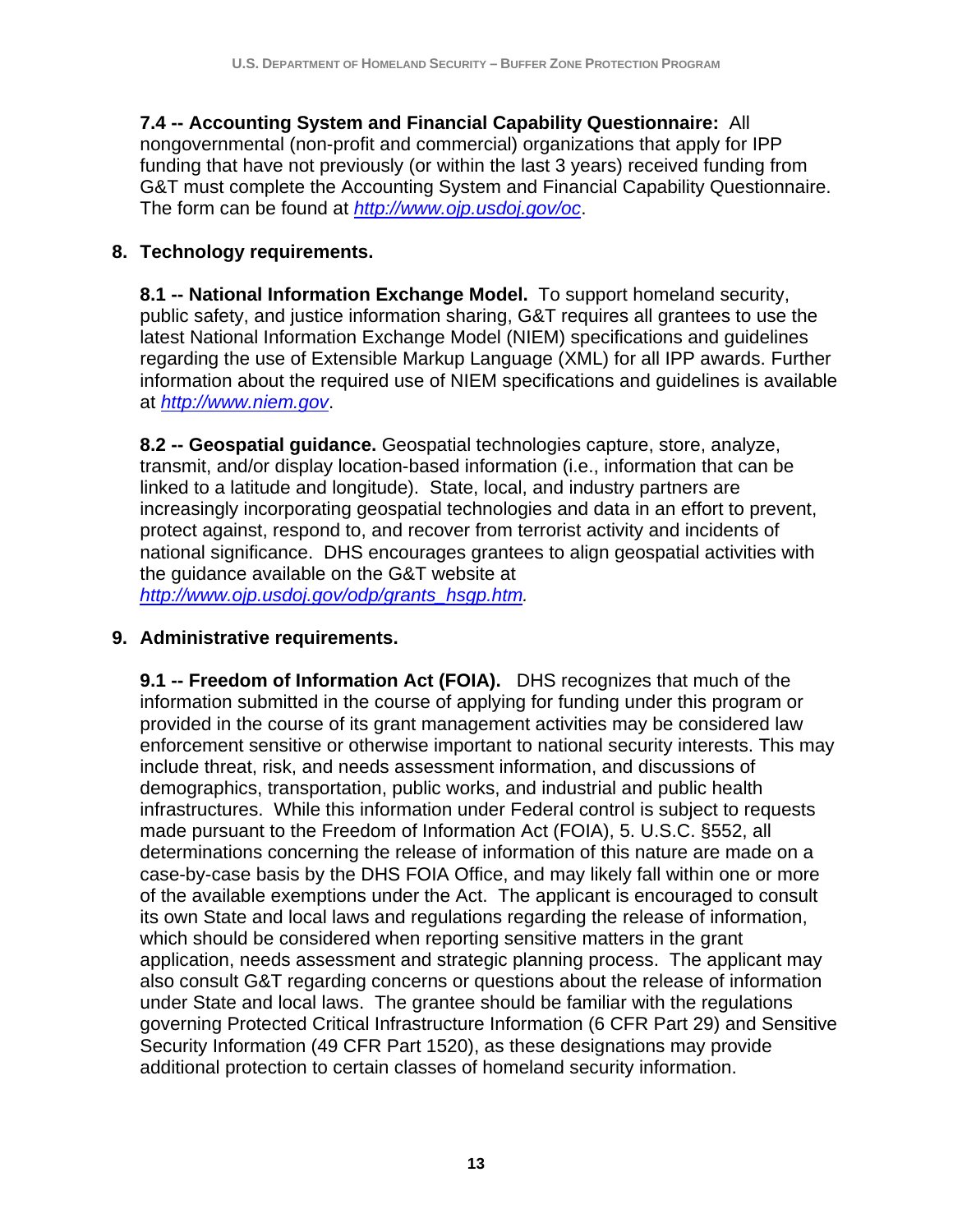**9.2 -- Protected Critical infrastructure information (PCII)**. The PCII Program, established pursuant to the Critical Infrastructure Information Act of 2002 (CII Act), created a new framework, which enables State and local jurisdictions and members of the private sector, voluntarily to submit sensitive information regarding critical infrastructure to DHS. The Act also provides statutory protection for voluntarily shared CII from public disclosure and civil litigation. If validated as PCII, these documents can only be shared with authorized users who agree to safeguard the information.

PCII accreditation is formal recognition that the covered government entity has the capacity and capability to receive and store PCII. DHS encourages all SAAs to pursue PCII accreditation to cover their State government and attending local government agencies. Accreditation activities include signing an MOA with DHS, appointing a PCII Officer, and implementing a self-inspection program. For additional information about PCII or the accreditation process, please contact the DHS PCII Program Office at *pcii-info@dhs.gov.*

**9.3 -- Compliance with Federal civil rights laws and regulations.** The grantee is required to comply with Federal civil rights laws and regulations. Specifically, the grantee is required to provide assurances as a condition for receipt of Federal from DHS that its programs and activities comply with the following:

- *Title VI of the Civil Rights Act of 1964, as amended, 42. U.S.C. 2000 et. seq.*  – no person on the grounds of race, color or national origin will be excluded from participation in, be denied the benefits of, or be otherwise subjected to discrimination in any program or activity receiving Federal financial assistance. More information can be found at: *http://usinfo.state.gov/usa/infousa/laws/majorlaw/civilr19.htm.*
- *Section 504 of the Rehabilitation Act of 1973, as amended, 29 U.S.C. 794*  no qualified individual with a disability in the United States, shall, by reason of his or her disability, be excluded from the participation in, be denied the benefits of, or otherwise be subjected to discrimination in any program or activity receiving Federal financial assistance. More information can be found at: *http://www.section508.gov/index.cfm?FuseAction=Content&ID=15.*
- *Title IX of the Education Amendments of 197*2, *as amended, 20 U.S.C. 1681 et. seq.* –discrimination on the basis of sex is eliminated in any education program or activity receiving Federal financial assistance. More information can be found at: *http://www.usdoj.gov/crt/cor/coord/titleix.htm.*
- The Age Discrimination Act of 1975, as amended, 20 U.S.C. 6101 et. seq. no person in the United States shall be, on the basis of age, excluded from participation in, denied the benefits of or subjected to discrimination under any program or activity receiving Federal financial assistance.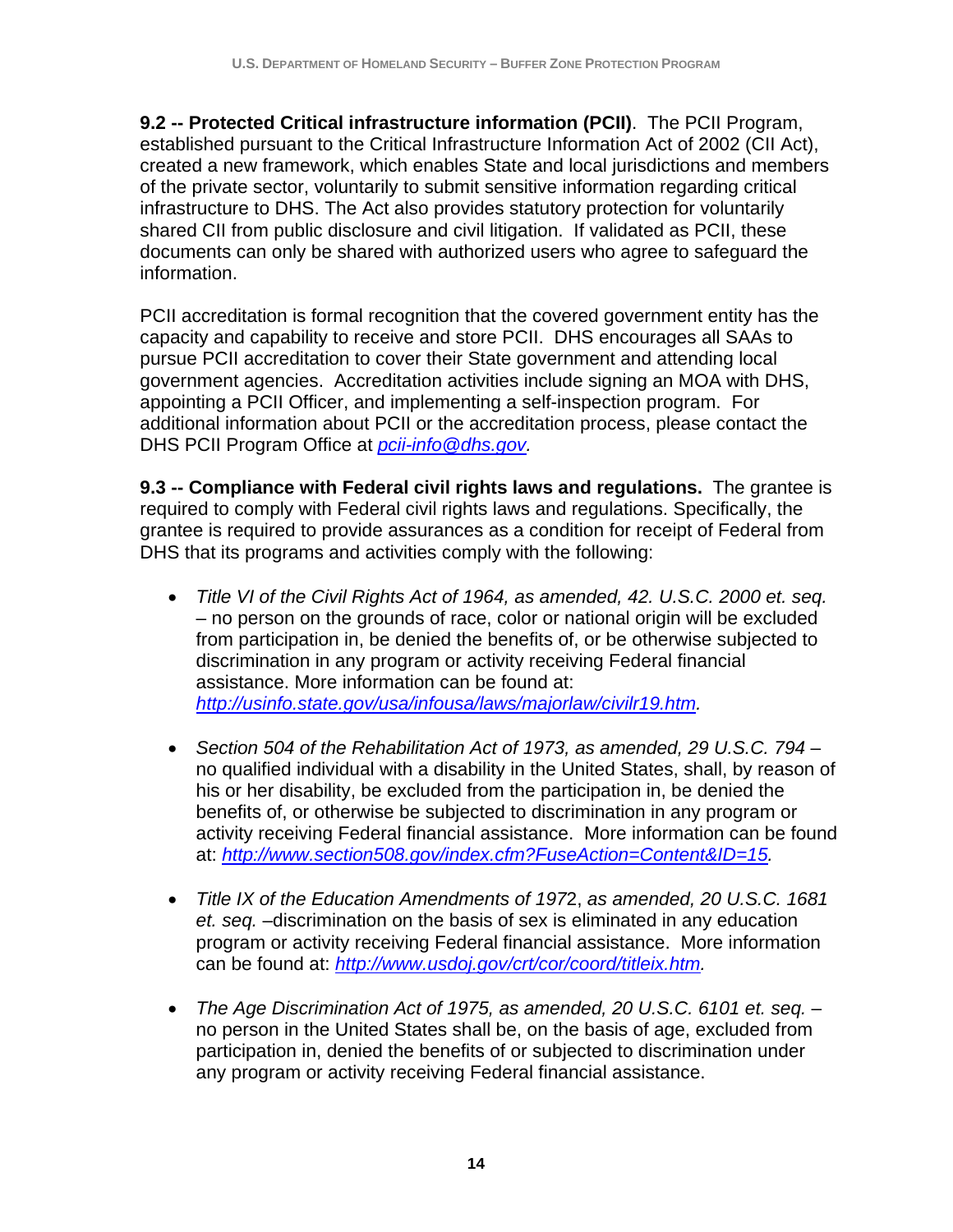Grantees must comply with all regulations, guidelines, and standards adopted under the above statutes. The grantee is also required to submit information, as required, to the DHS Office for Civil Rights and Civil Liberties concerning its compliance with these laws and their implementing regulations. Additional information about the civil rights laws and regulations mentioned above may be found at *http://www.dhs.gov/xabout/structure/editorial\_0371.shtm*.

**9.4 -- Services to limited English proficient (LEP) persons**. Recipients of DHS financial assistance are required to comply with several Federal civil rights laws, including Title VI of the Civil Rights Act of 1964, as amended. These laws prohibit discrimination on the basis of race, color, religion, national origin, and sex in the delivery of services. National origin discrimination includes discrimination on the basis of limited English proficiency. To ensure compliance with Title VI, recipients are required to take reasonable steps to ensure that LEP persons have meaningful access to their programs. Meaningful access may entail providing language assistance services, including oral and written translation, where necessary. The grantee is encouraged to consider the need for language services for LEP persons served or encountered both in developing their proposals and budgets and in conducting their programs and activities. Reasonable costs associated with providing meaningful access for LEP individuals are considered allowable program costs. For additional information, see *http://www.lep.gov*.

## **9.5 -- Integrating individuals with disabilities into emergency planning**.

Executive Order No. 13347, entitled "Individuals with Disabilities in Emergency Preparedness" and signed in July 2004, requires the Federal government to support safety and security for individuals with disabilities in situations involving disasters, including earthquakes, tornadoes, fires, floods, hurricanes, and acts of terrorism. Consequently, Federal agencies are required to: (1) encourage consideration of the needs of persons with disabilities in emergency preparedness planning; and (2) facilitate cooperation among Federal, State, local, and tribal governments, private organizations, non-governmental organizations, and the general public in the implementation of emergency preparedness plans as they relate to individuals with disabilities.

Further information can be found at the Disability and Emergency Preparedness Resource Center at *http://www.dhs.gov/disabilitypreparedness.*

**9.6 -- Compliance with the National Energy Conservation Policy and Energy Policy Acts.** In accordance with the FY07 DHS Appropriations Act, all FY07 grant funds must comply with the following two requirements:

• None of the funds made available through the IPP shall be used in contravention of the Federal buildings performance and reporting requirements of Executive Order No. 13123, part 3 of title V of the National Energy Conservation Policy Act (42 USC 8251 et seq), or subtitle A of title I of the Energy Policy Act of 2005 (including the amendments made thereby)**.**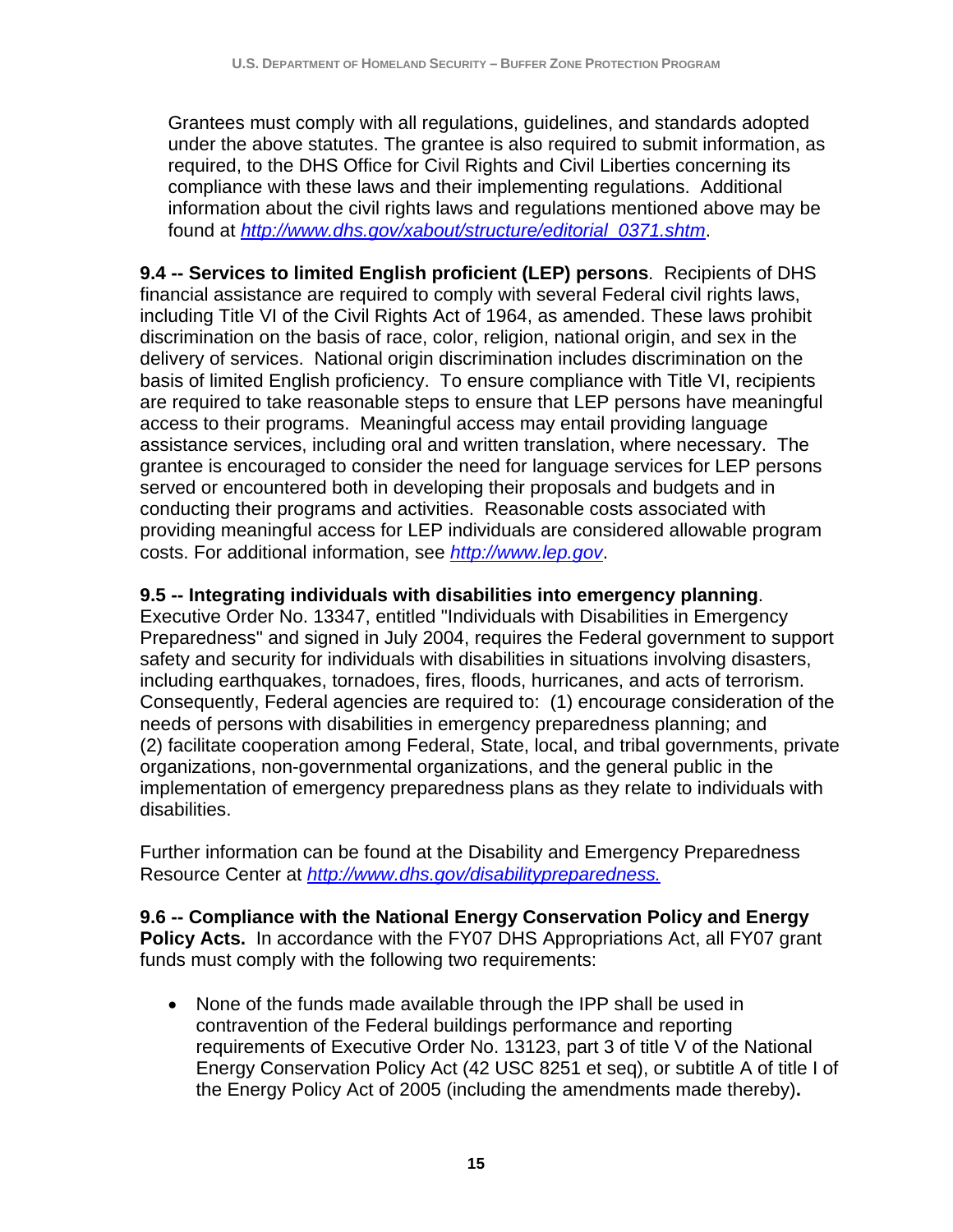• None of the funds made available through the IPP shall be used in contravention of section 303 of the Energy Policy Act of 1992 (42 USC 13212).

**9.7 -- National Environmental Policy Act (NEPA).** NEPA requires DHS to analyze the possible environmental impacts of each construction project funded by a DHS grant. The purpose of a NEPA review is to weigh the impact of major Federal actions or actions undertaken using Federal funds on adjacent communities, water supplies, historical buildings, endangered species, or culturally sensitive areas prior to construction. Grantees may be required to provide additional detailed information on the activities to be conducted, locations, sites, possible construction activities, possible alternatives, and any environmental concerns that may exist. Results of the NEPA Compliance Review could result in a project not being approved for DHS funding, the need to perform an Environmental Assessment or draft an Environmental Impact Statement.

# **C. BZPP Application Checklist.**

## *All BZPP applicants must complete the following:*

- **1. SF-424 Grant Application with Certifications (through** *grants.gov***)** 
	- Non-supplanting certification
	- **Assurances**
	- Certifications regarding lobbying; debarment, suspension, and other responsibility matters; and drug-free workplace requirement
- **2. DUNS Number (through** *grants.gov* **form)**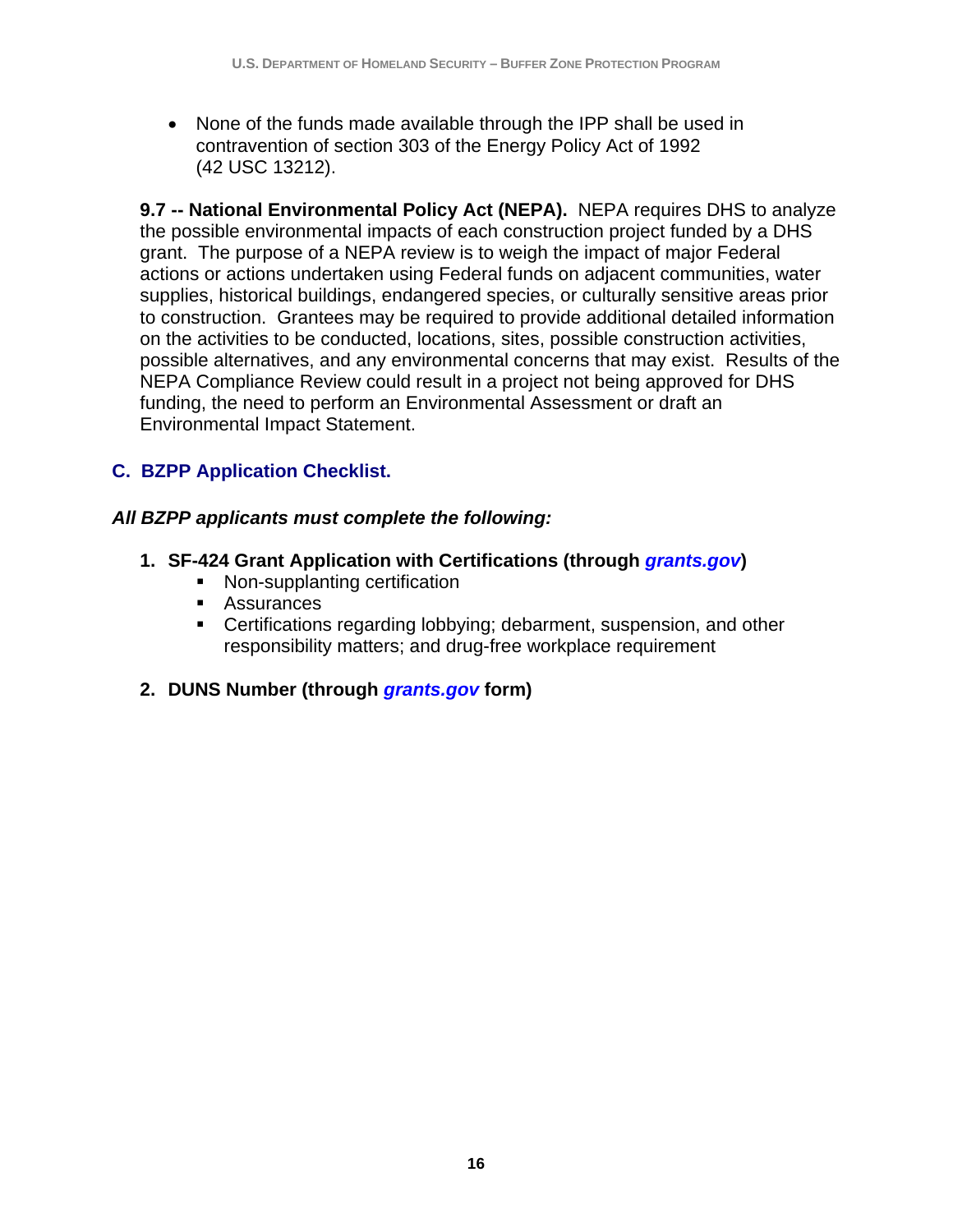# **Appendix 1 Alignment of IPP with the National Preparedness Architecture**

Figure 1, below, graphically summarizes key elements of the national preparedness architecture. The Infrastructure Protection Program seeks maximum alignment with this architecture.



#### **Figure 1. Laws, Strategy Documents, Directives and Plans That Impact the Infrastructure Protection Program**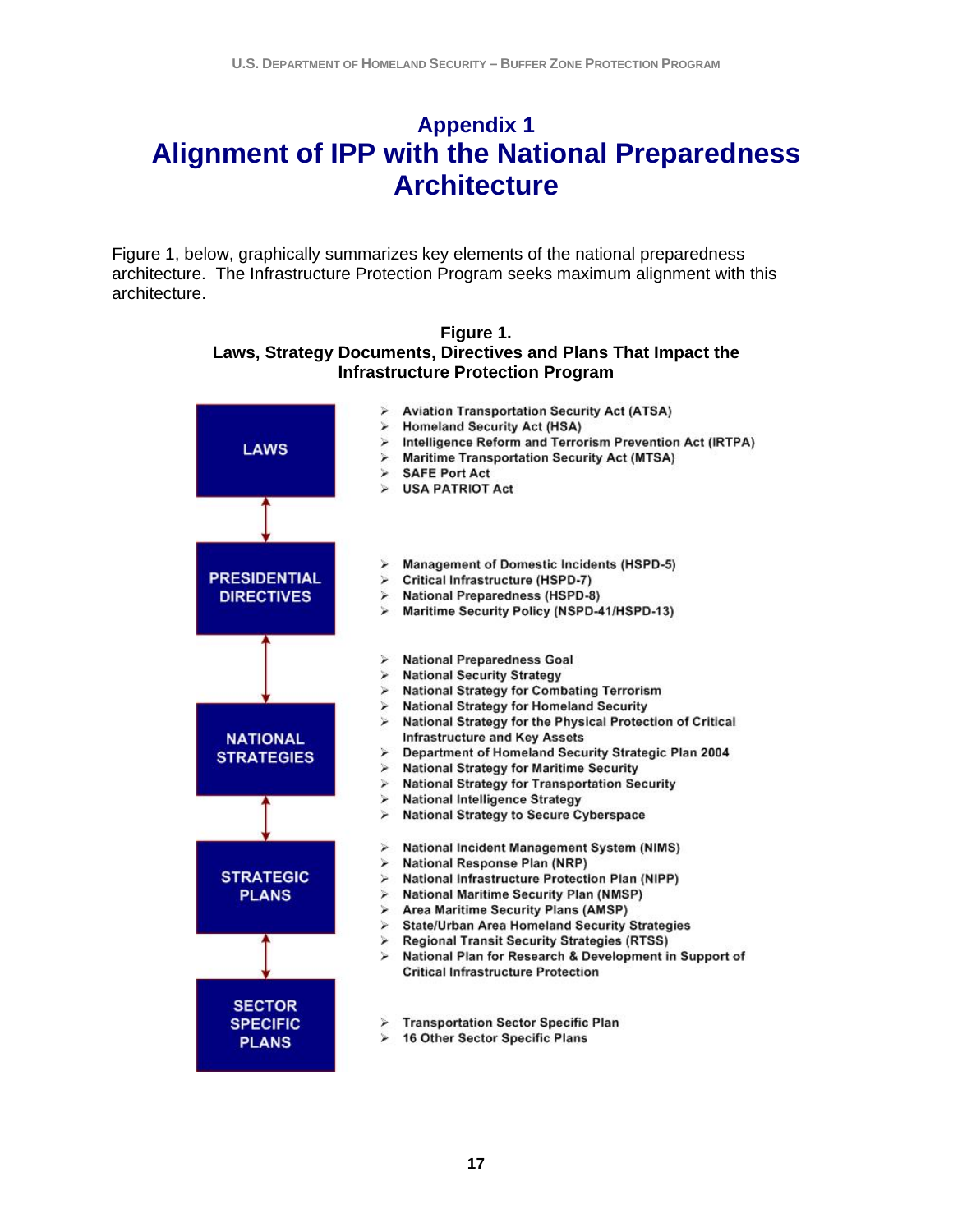# **Appendix 2 BZPP Allowable Expenses**

#### **A. Overview.**

FY07 BZPP allowable costs are divided into the following three categories:

- 1. Planning
- 2. Equipment acquisitions
- 3. Management and administration

The following provides guidance on allowable costs within each of these areas:

This section provides guidance on the types of expenditures that are allowable under the FY07 BZPP. Grantees are encouraged to contact their G&T Preparedness Officer regarding authorized and unauthorized expenditures.

**1. Planning.** Planning activities are central to the implementation of the BZPP. Accordingly, responsible jurisdictions may use up to 15 percent of BZPP programmatic funds to support multi-discipline planning activities.

FY07 BZPP funds may be used for a range of homeland security and critical infrastructure planning activities, such as:

#### **1.1 -- Developing and implementing homeland security and CI/KR support programs and adopting DHS national initiatives limited to the following:**

- Implementing the National Preparedness Goal, as it relates to implementation of the NIPP, and sector specific plans.
- Building or enhancing preventive radiological and nuclear detection programs.
- Modifying existing incident management and Emergency Operating Plans (EOPs) to ensure proper alignment with the NRP and the NIMS coordinating structures, processes, and protocols.
- Establishing or enhancing mutual aid agreements or MOUs to ensure cooperation with respect to CI/KR protection.
- Developing communications and interoperability protocols and solutions with the BZPP infrastructure site.
- Developing or enhancing radiological and nuclear alarm resolution reachback relationships across local, State and Federal partners.
- Developing or updating resource inventory assets in accordance to typed resource definitions issued by the NIMS Integration Center.
- Designing State and local geospatial data systems.

#### **1.2 -- Developing related terrorism prevention and protection programs including:**

• Planning to enhance preventive detection capabilities, security and population evacuation in the vicinity of specified CI/KR during heightened alerts, during terrorist incidents, and/or to support mitigation efforts.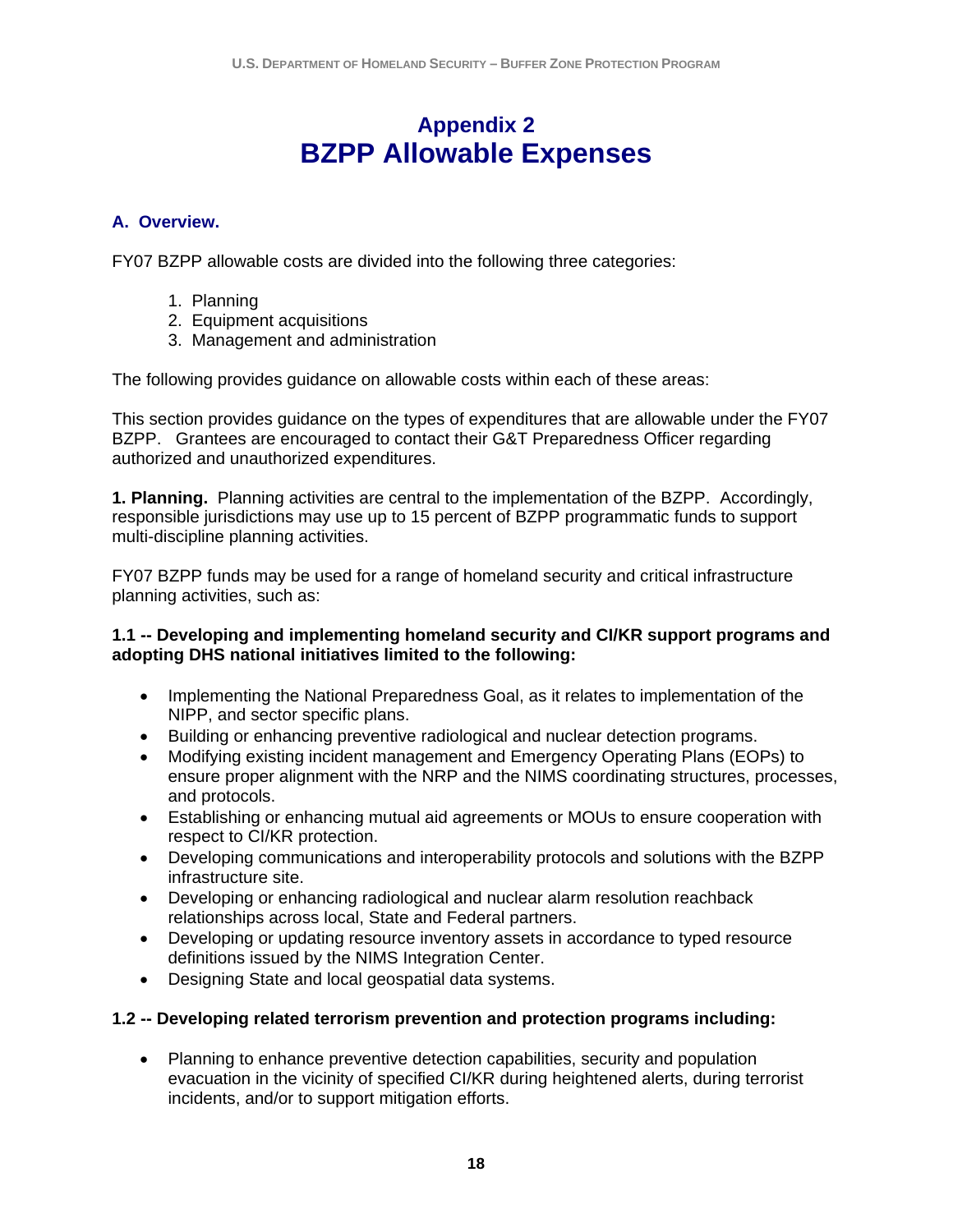- Multi-discipline preparation and integration across the homeland security community.
- Developing or enhancing radiological and nuclear alarm resolution protocols and procedures.
- Developing and planning for information/intelligence sharing groups and/or fusion centers.
- Acquiring systems allowing connectivity to Federal data networks, such as the National Crime Information Center (NCIC) and Integrated Automated Fingerprint Identification System (IAFIS), as appropriate.

#### **1.3 -- Developing and enhancing plans and protocols, limited to**:

- Developing or enhancing EOPs and operating procedures.
- Developing terrorism prevention/deterrence plans.
- Developing or enhancing cyber security plans.
- Developing or enhancing cyber risk mitigation plans.
- Developing public/private sector partnership emergency response, assessment, and resource sharing plans.
- Developing or updating local or regional communications plans.
- Developing plans to support and assist special needs jurisdictions, such as port authorities and rail and mass transit agencies.
- Developing and/or updating plans and protocols to support evacuation planning efforts.

The VRPP must clearly show how any funds identified for planning activities support the implementation of prevention and protection capabilities of the responsible jurisdiction, as they are related to the identified CI/KR site(s).

**2. Equipment.** Select Authorized Equipment List (AEL) categories are eligible for funding (see Table 2 below). The allowable equipment categories are listed on the web-based AEL on the Responder Knowledge Base (RKB), at *http://www.rkb.mipt.org*. DHS-adopted standards can be found at *http://www.dhs.gov/xfrstresp/standards/ editorial\_0420.shtm*.

The FY07 AEL is housed on the Responder Knowledge Base along with separate listings for the Authorized Equipment List and the Standardized Equipment List (SEL). In some cases, items on the SEL are not allowable under FY07 BZPP, or will not be eligible for purchase unless specific conditions are met. Unless otherwise specified, maintenance costs/contracts for authorized equipment purchased using FY07 BZPP funding or acquired through G&T's Homeland Defense Equipment Reuse Program are allowable.

| <b>Category Title</b>                                        |
|--------------------------------------------------------------|
| <b>Explosive Device Mitigation and Remediation Equipment</b> |
| CBRNE Operational Search and Rescue Equipment*               |
| Information Technology                                       |
| <b>Cyber Security Enhancement Equipment</b>                  |
| Interoperable Communications Equipment                       |
| <b>Detection Equipment</b>                                   |
| Power Equipment                                              |
| <b>Terrorism Incident Prevention Equipment</b>               |
|                                                              |

#### **Table 2. BZPP Allowable Equipment Categories**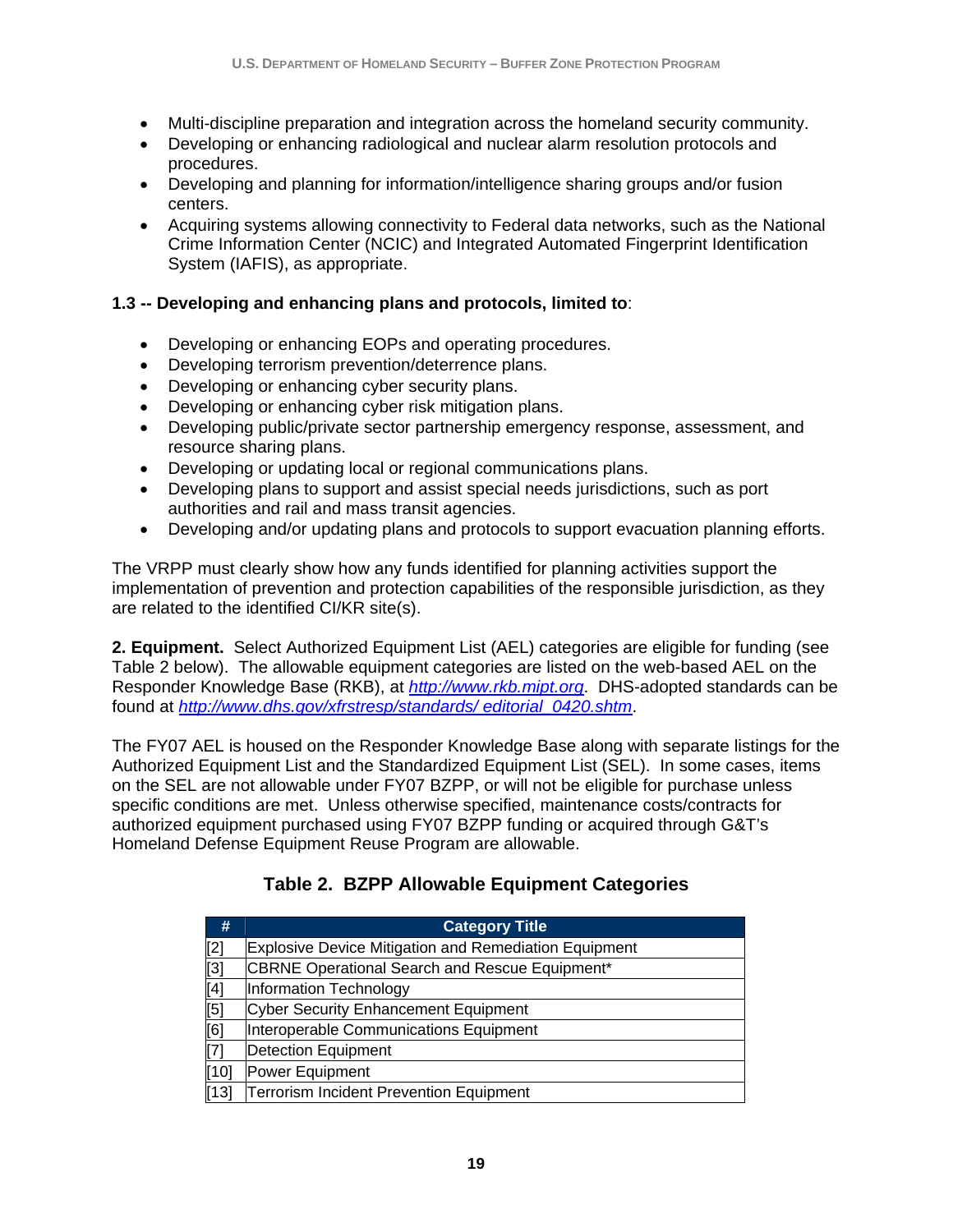| #    | <b>Category Title</b>                                                                             |
|------|---------------------------------------------------------------------------------------------------|
| [14] | Physical Security Enhancement Equipment                                                           |
| [15] | Inspection and Screening Systems                                                                  |
| [16] | Agricultural Terrorism Prevention, Response, and Mitigation Equipment                             |
|      | [20.3] Intervention Equipment - Equipment, Fingerprint Processing, and<br> [20.3] Identification* |
| [21] | <b>Other Authorized Equipment</b>                                                                 |

**\*** Only select sub-categories within AEL Category 3 and 20 are eligible for FY07 BZPP funding. These sections include: 3.1.6, 3.2.2, 3.2.3, 3.2.4, and 20.3.

Other specialized equipment not listed in the above AEL categories may be requested by the responsible jurisdiction, as approved by the State. The responsible jurisdiction must provide a justification describing and/or identifying the following:

- The reason the equipment is requested.
- The target capabilities, per the TCL, the request will support and/or enhance.
- How other grant funding has been considered, or may be applied, to support the request.
- How the requested equipment will support the development and/or implementation of prevention and/or protection capabilities, per the TCL, within the responsible jurisdiction, as identified by the BZP.
- How the equipment will directly address a threat, vulnerability, and/or consequence directly related to the identified FY07 BZPP site and its responsible jurisdiction, as identified by the BZP (i.e., PPE for a jurisdiction responsible for a chemical facility).
- Address a specific threat, vulnerability, and/or consequence directly related to a heightened alert period, as related to the site and/or its sector.

Unless otherwise noted, equipment must be certified that it meets required regulatory and/or DHS-adopted standards to be eligible for purchase using these funds. In addition, agencies must have all necessary certifications and licenses for the requested equipment, as appropriate, prior to the request.

**3. Management and Administrative (M&A) Costs.** No more than 5 percent of the total State award under FY07 BZPP may be used for M&A by either the State or subgrantee in aggregate.

The following M&A costs are allowable only within the period of performance of the grant program:

- Hiring of full-time or part-time staff or contractors/consultants:
	- o To assist with the management and/or administration of the FY07 BZPP.
	- o To assist with the coordination and implementation requirements of the FY07 BZPP.
- Hiring of full-time or part-time staff or contractors/consultants and expenses related to:
	- o Meeting compliance with reporting and data collection requirements, including data call requests.
	- o FY07 BZPP pre-application submission management activities and application requirements.
- Travel expenses.
- Meeting-related expenses.
- Other allowable M&A expenses: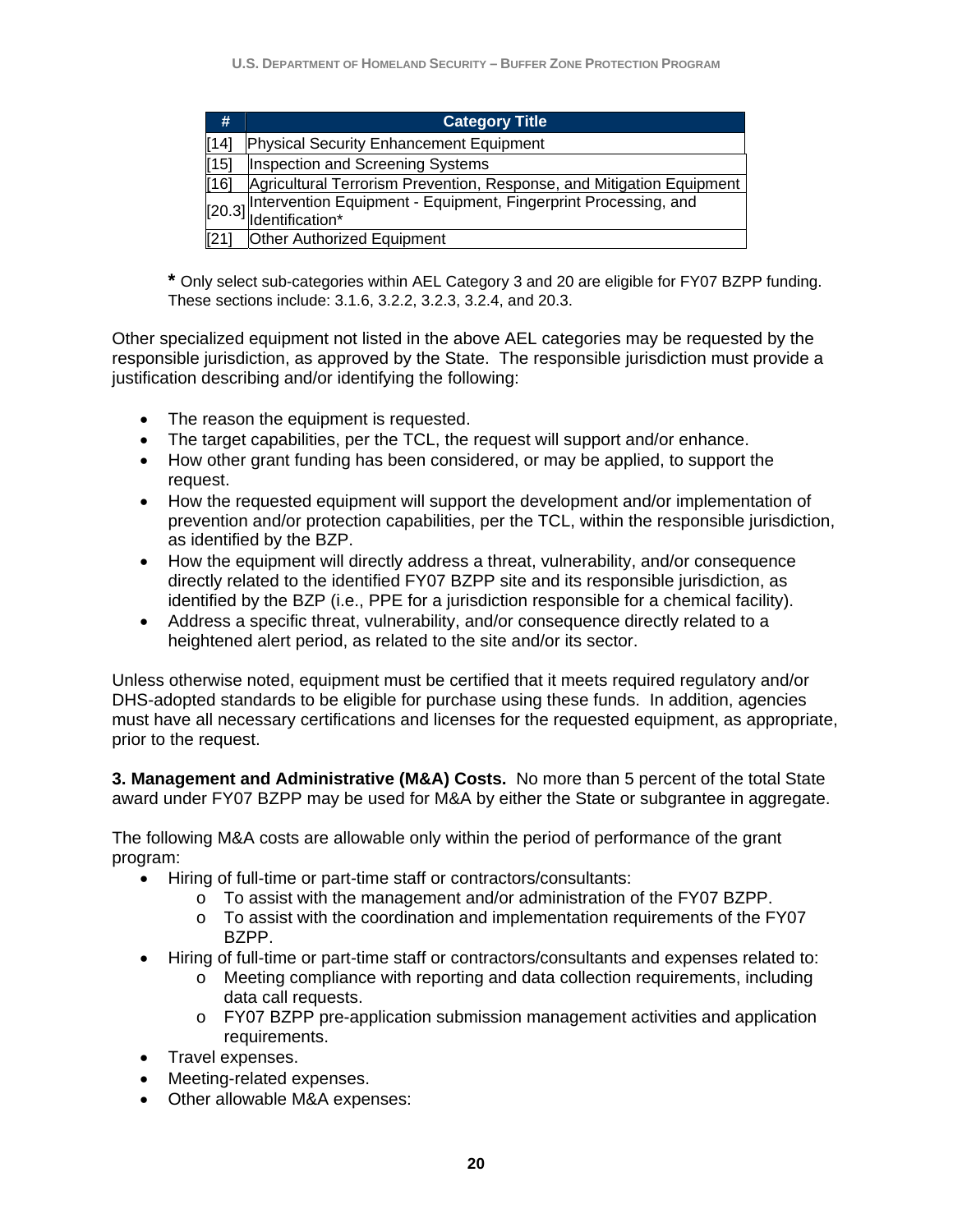- o Acquisition of authorized office equipment, including personal computers, laptop computers, printers, LCD projectors, and other equipment or software which may be required to support the implementation of the BZP or VRPP.
- o Recurring fees/charges associated with certain equipment, such as cell phones, faxes, etc.
- o Leasing and/or renting of space for newly hired personnel to administer the FY07 BZPP.

#### **B. Unallowable Costs.**

The following projects and costs are considered ineligible for award consideration:

- **Hiring of Public Safety Personnel.** FY07 BZPP funds may not be used to support the hiring of sworn public safety officers for the purposes of fulfilling traditional public safety duties or to supplant traditional public safety positions and responsibilities.
- **Construction and Renovation.** Construction and renovation is prohibited under the FY07 BZPP.
- **General-use Expenditures.** Expenditures for items such as general-use software (word processing, spreadsheet, graphics, etc), general-use computers and related equipment (other than for allowable M&A activities, or otherwise associated preparedness functions), general-use vehicles, licensing fees, weapons, weapons systems and accessories, and ammunition are prohibited.
- **Federal Improvement.** Funds may not be used for the improvement of Federal buildings or for other activities that solely benefit the Federal government.
- **Training and Exercise Activities.** Any resulting training or exercise requirements identified through the BZPP may not be funded with FY07 BZPP funds, but may be funded through other overarching homeland security grant programs (i.e. State Homeland Security Program, Urban Areas Security Initiative, and/or Law Enforcement Terrorism Prevention Program funds) in accordance with their stipulated authorized expenditures.

Additionally, the following initiatives and costs are considered **ineligible** for award consideration:

- o Initiatives that do not address the implementation of programs/initiatives to build preparedness capabilities directed at identified facilities and/or the surrounding communities.
- o The development of risk/vulnerability assessment models.
- $\circ$  Initiatives that fund risk or vulnerability security assessments or the development of BZPs and/or VRPPs.
- $\circ$  Initiatives in which Federal agencies are the beneficiary or that enhance Federal property.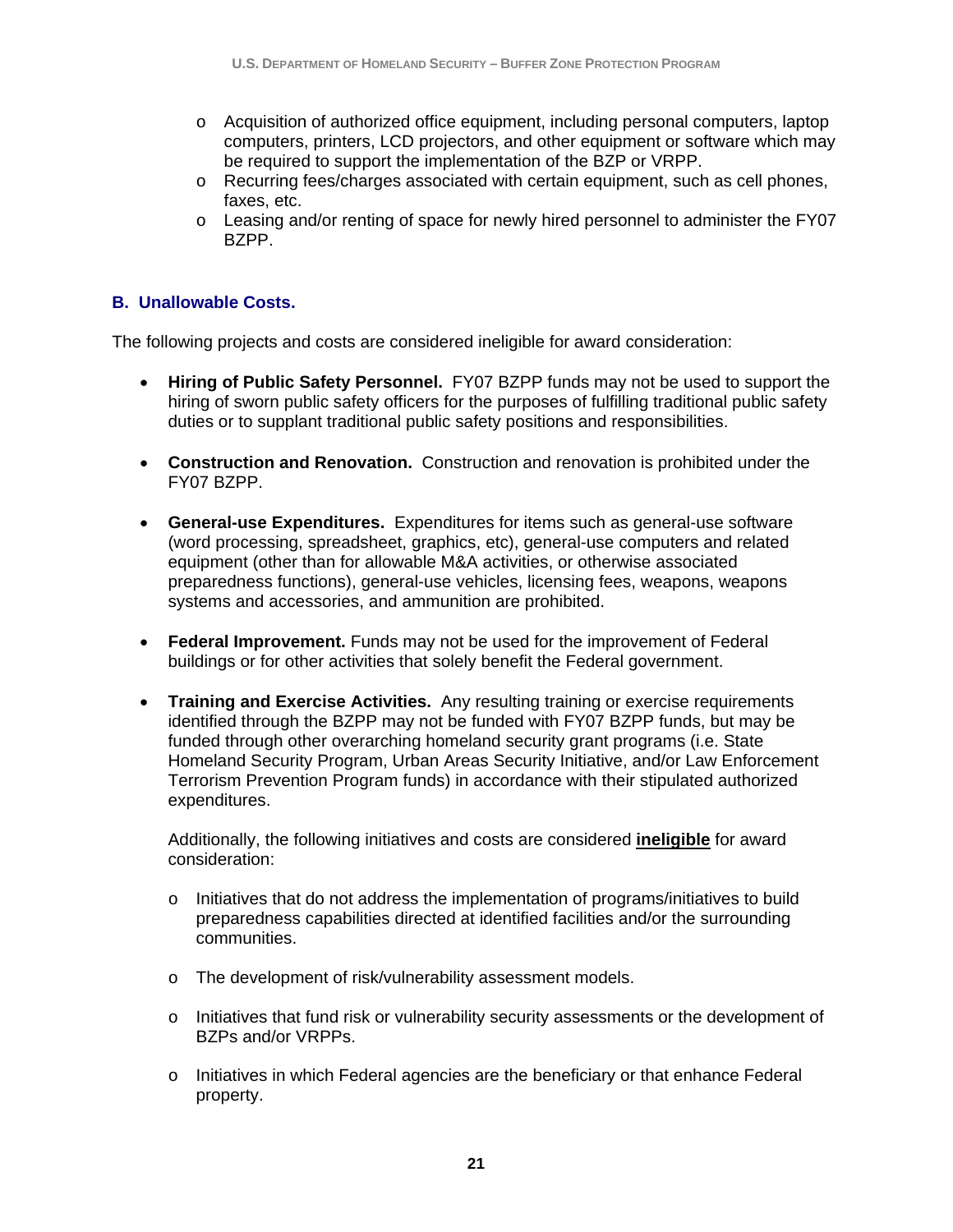- o Initiatives which study technology development.
- o Proof-of-concept initiatives.
- o Initiatives that duplicate capabilities being provided by the Federal government.
- o Operating expenses.
- o Reimbursement of pre-award security expenses.
- o Other indirect costs.

Any other activities unrelated to the implementation of the BZPP, items not in accordance with the AEL, or previously identified as ineligible within this guidance, are not an allowable cost.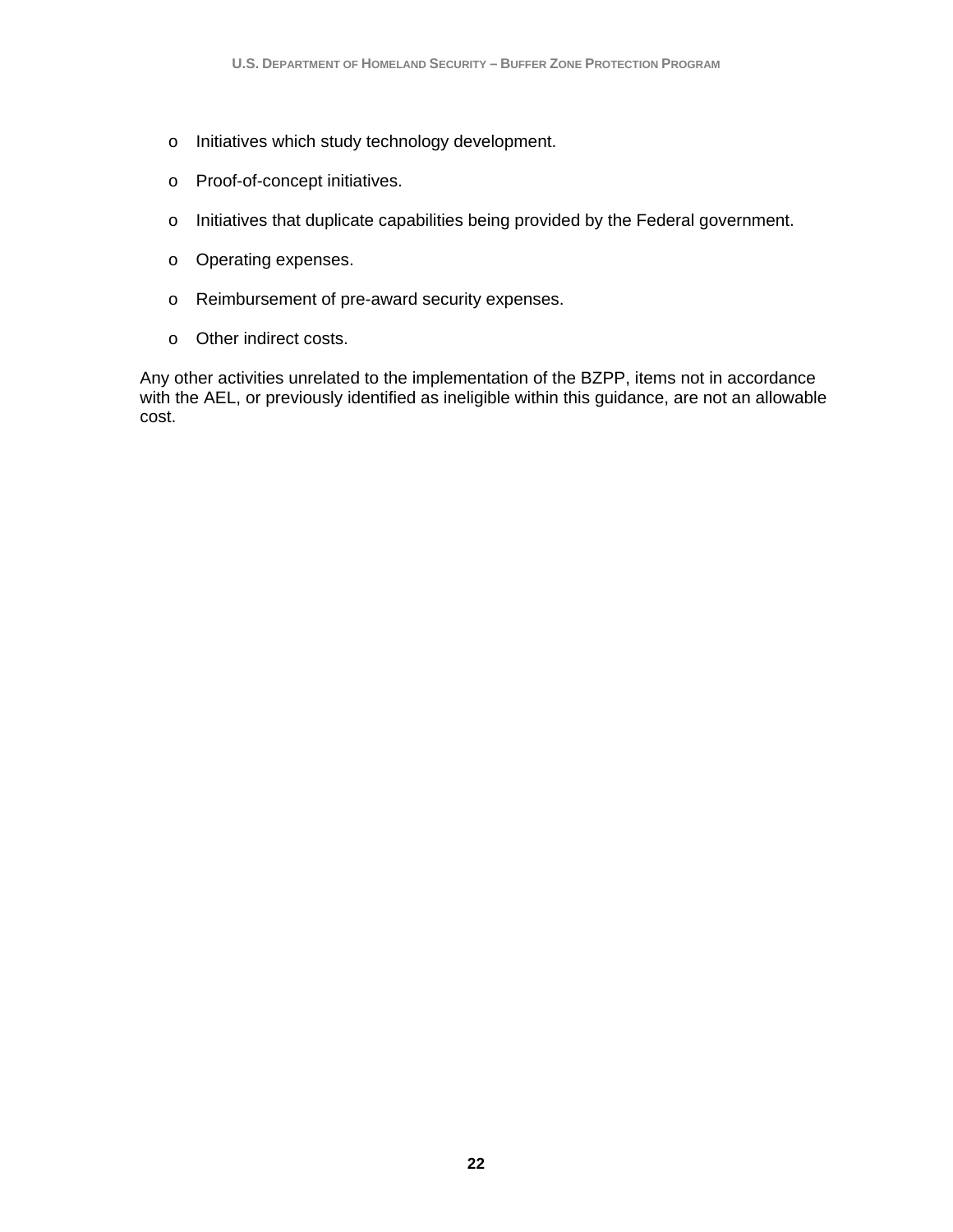# **Appendix 3**  *Grants.Gov* **Quick-Start Instructions**

DHS participates in the Bush Administration's e-government initiative. As part of that initiative, all IPP applicants must file their applications using the Administration's common electronic "storefront" -- *grants.gov*. Eligible SAAs must apply for funding through this portal, accessible on the Internet at *http://www.grants.gov.*

Application attachments submitted via *grants.gov* must be in one of the following formats: Microsoft Word (\*.doc), PDF (\*.pdf), or text (\*.txt). Use the Catalog of Federal Domestic Assistance (CFDA) number listed in the relevant program guidance section of this document in *grants.gov*.

This Appendix is intended to provide guidance on the various steps and activities associated with filing an application using *grants.gov.* 

#### *Step 1:* **Registering.**

Registering with *grants.gov* is a one-time process; however, if you are a first time registrant **it could take 3-5 business days to have your registration validated, confirmed, and receive your user name and password**. It is highly recommended you start the registration process as early as possible to prevent delays in submitting your application package to our agency by the deadline specified. While your registration is pending, you may continue with steps 2, 3, and 4 of these instructions. Registration must be complete for you to be able to submit (step 5) and track (step 6) an application.

**1. Establishing an e-business point of contact**. *grants.gov* requires an organization to first be registered in the CCR before beginning the *grants.gov* registration process. If you plan to authorize representatives of your organization to submit grant applications through *grants.gov*, proceed with the following steps. If you plan to submit a grant application yourself and sign grant applications and provide the required certifications and/or assurances necessary to fulfill the requirements of the application process, proceed to DUNS Number and then skip to the Authorized Organization Representative and Individuals section.

Go to *www.grants.gov,* and click on the "Get Started" tab at the top of the screen.

- Click the "e-Business Point of Contact" option and click the "GO" button on the bottom right of the screen. If you have already registered with *grants.gov*, you may log in and update your profile from this screen.
- To begin the registration process, click the "Register your Organization [Required]" or "Complete Registration Process [Required]" links. You may print a registration checklist by accessing *www.grants.gov/assets/OrganizationRegCheck.pdf.*

**2. DUNS number.** You must first request a Data Universal Numbering System number. Click "Step 1. Request a DUNS Number." If you are applying as an individual, please skip to "Authorized Organization Representative and Individuals." If you are applying on behalf of an organization that already has a DUNS number, please proceed to "Step 2. Register with Central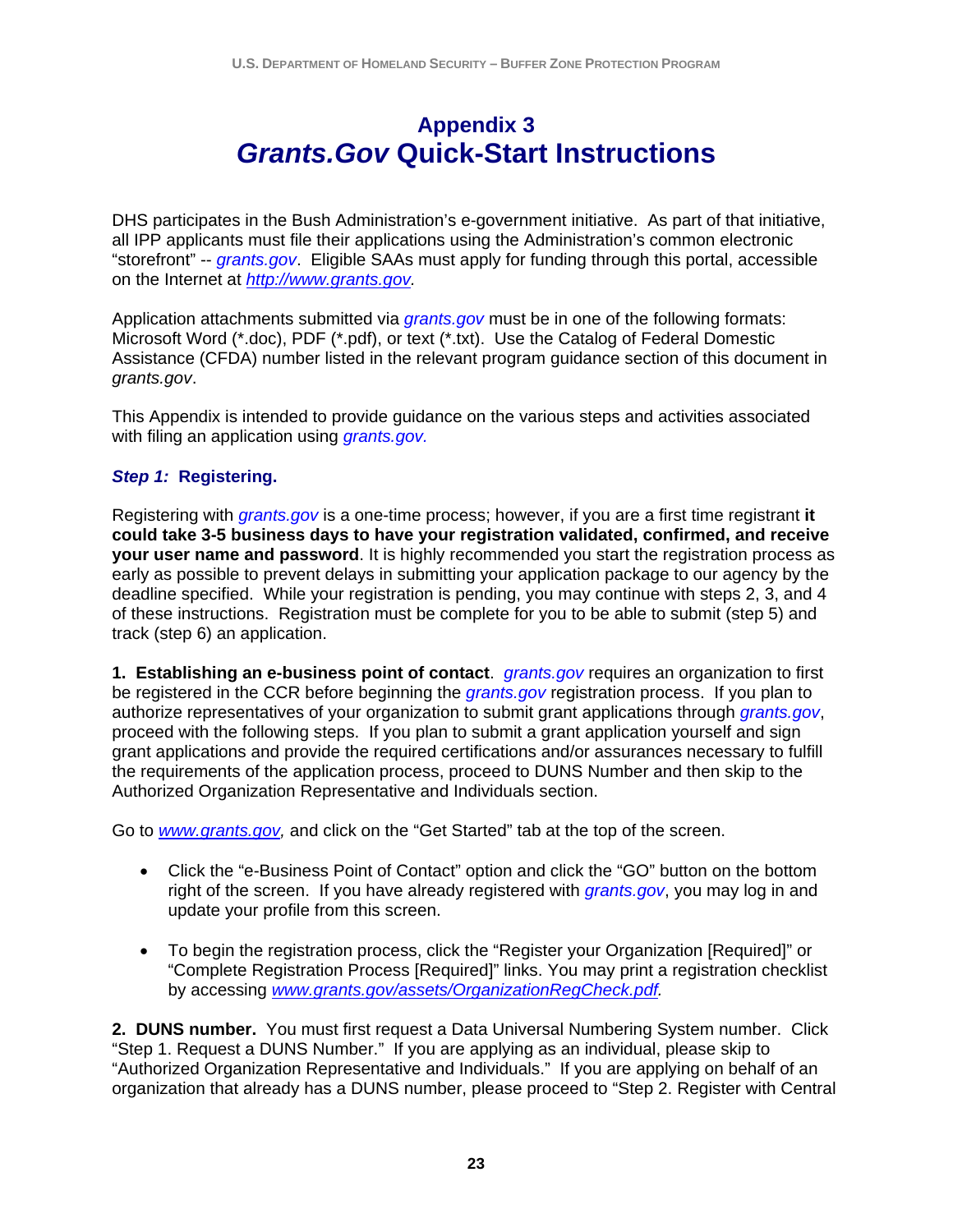Contractor Registry (CCR)." You may obtain a DUNS number at no cost by calling the dedicated toll-free DUNS number request line at 1–866–705–5711.

**3. Central Contractor Registry.** Registering with the CCR, updating or changing your profile could take up to three to five business days to be confirmed and validated. This delay could prevent your application from being submitted by the deadline specified, so you should register or make changes to your profile as early in the process as possible.

Once you have a DUNS number, click on "Step 2. Register with Central Contractor Registry (CCR)." Here you are required to designate an individual as a point of contact. This point of contact is the sole authority for the organization and has the capability of issuing or revoking another individual's authority to submit grant applications through *grants.gov*.

A registration worksheet is provided to assist in the CCR registration process at *http://www.ccr.gov.* It is recommended you review the "Tips for registering with the CCR" at the bottom of this template.

- Go to *http://www.ccr.gov* or click on the CCR icon in the middle of the screen to begin the registration process. To see if your organization is already registered, click "Search CCR" at the top left side of the screen. Search entries must be exact to accurately search the database. If your organization is already registered, you can scroll down and see who the e-Business point of contact is for your agency. If your organization is not already registered, return to the CCR home page and click "Start New Registration" at the top left of the screen.
- If you have problems or questions about the CCR registration process, please contact the CCR Assistance Center at 1–888–227–2423.
- Once your registration is complete, you will receive an e-mail with a Trading Partner Identification Number (TPIN) and Marketing Partner Identification Number (MPIN) number. You will need the MPIN number to register with *grants.gov*. If your organization is already registered with the CCR, you will need to obtain the MPIN number from your e-Business POC.

**4. Authorize your Organization Representative.** Click "Step 3. Authorize your Organization Representative." Follow steps 1-4. You will need your DUNS + 4 digit number and the MPIN number CCR e-mailed to you.

**5. Log in as e-Business Point of Contact.** You may now go to "Step 4. Log in as e-Business Point of Contact." Here you may authorize or revoke the authority of the Authorized Organization Representative. Once you are logged in, go to Step 2. *Downloading the Application Viewer*, below.

**6. Authorized Organization Representative and Individuals.** If you plan to submit a grant application as an individual or an Authorized Organization Representative, with authority to sign grant applications and the required certifications and/or assurances necessary to fulfill the requirements of the application process, proceed with the following steps:

• Go to *www.grants.gov* and click on the "Get Started" tab at the top of the screen.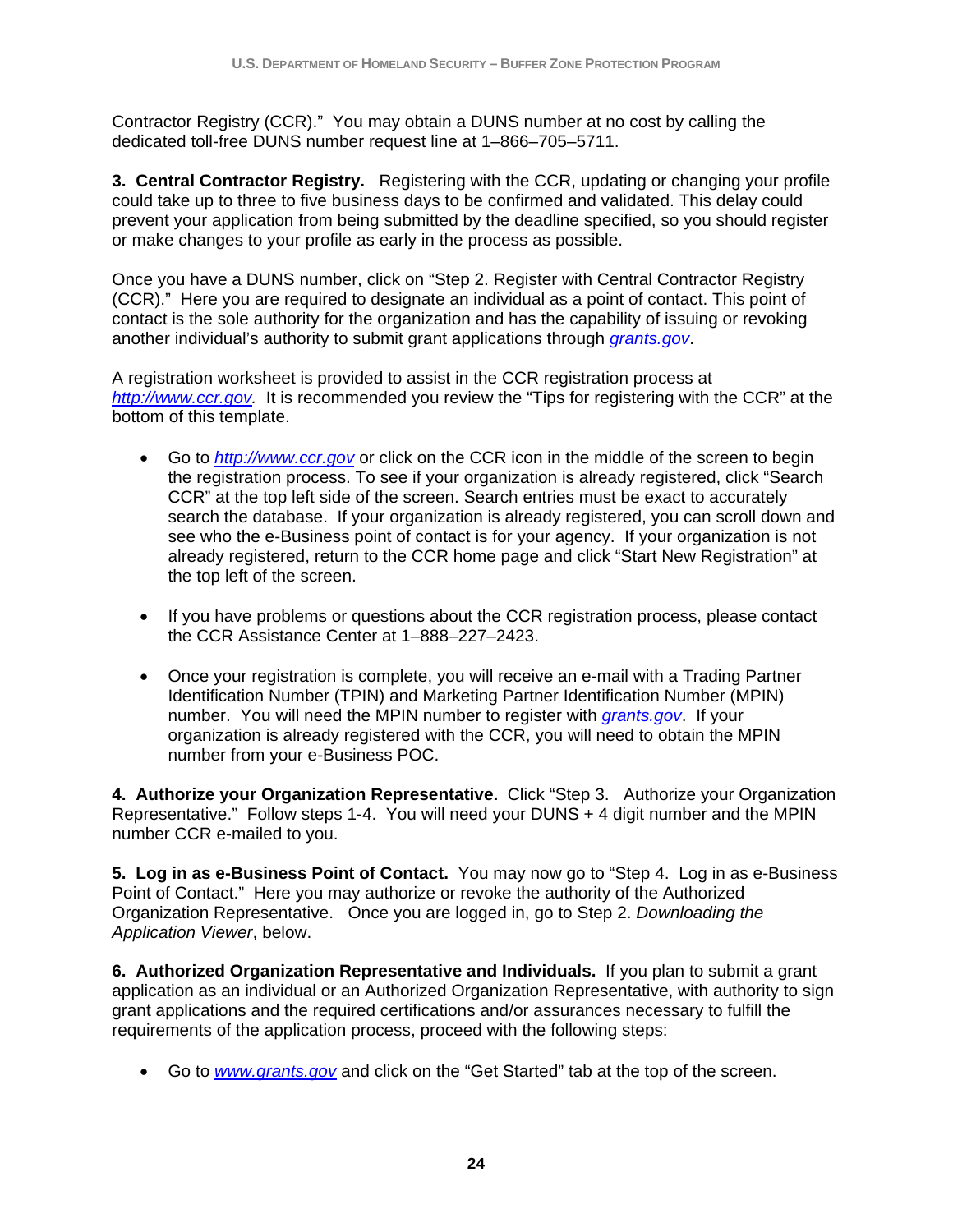- Click the "Authorized Organization Representative (AOR)" option and click the "GO" button to the bottom right of the screen. If you are applying as an individual, click the "Individuals" option and click the "GO" button to the bottom right of the screen.
- If you have previously registered as an AOR, you may start searching for this grant opportunity from this page. Otherwise, you must complete the first-time registration by clicking "Complete First-Time Registration [Required]." You also may click on "Review Registration Checklist" and print a checklist for the following steps (see *www.grants.gov/assets/AORRegCheck.pdf).*
- Individuals may click the "registration checklist" for help in walking through the registration process.

**7. Credential Provider.** Once you have entered the registration process, you must register with the credential provider, to safeguard the security of your electronic information. You must have your agency's or individual DUNS + 4 digit number to complete this process. Now, click on "Step 1. Register with a Credential Provider." Enter your DUNS number and click "Register." Once you have entered the required information, click the "Submit" button.

If you should need help with this process, please contact the Credential Provider Customer Service at 1–800–386–6820. It can take up to 24 hours for your credential provider information to synchronize with *grants.gov*. Attempting to register with *grants.gov* before the synchronization is complete may be unsuccessful.

**8.** *Grants.gov***.** After completing the credential provider steps above, click "Step 2. Register with *grants.gov*." Enter the same user name and password used when registering with the credential provider. You will then be asked to provide identifying information and your organization's DUNS number. After you have completed the registration process, *grants.gov* will notify the e-Business POC for assignment of user privileges.

Complete the "Authorized Organization Representative User Profile" screen and click "Submit." *Note:*Individuals do not need to continue to the "Organizational Approval" step below.

**9. Organization Approval.** Prior to submitting a grant application package, you must receive approval to submit on behalf of your organization. This requirement prevents individuals from submitting grant application packages without permission. A notice is automatically sent to your organization's e-Business POC. Then, your e-Business POC approves your request to become an AOR. You may go *to http://www.ccr.gov* to search for your organization and retrieve your e-Business POC contact information.

Once organization approval is complete, you will be able to submit an application and track its status.

#### *Step 2:* **Downloading the Application Viewer.**

You may download the PureEdge Viewer while your registration is in process. You also may download and start completing the application forms in steps 3 and 4 below. This application viewer opens the application package needed to fill out the required forms. The download process can be lengthy if you are accessing the Internet using a dial-up connection.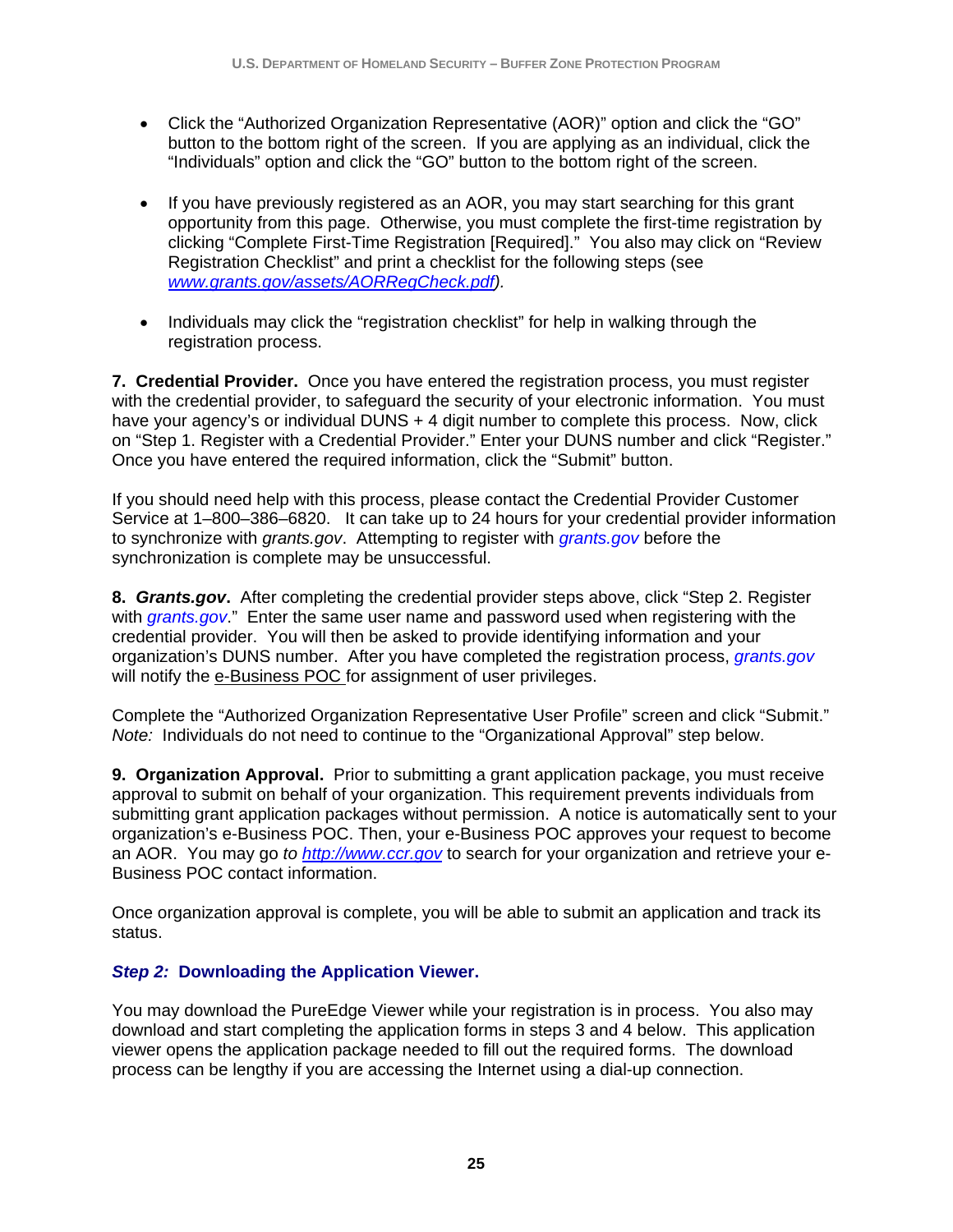- From the *grants.gov* home page, select the "Apply for Grants" tab at the top of the screen.
- Under "Apply Step 1: Download a Grant Application Package and Applications Instructions," click the link for the PureEdge Viewer (*http://www.grants.gov/DownloadViewer*). This window includes information about computer system requirements and instructions for downloading and installation.

If you are a Macintosh user, please read the PureEdge Support for Macintosh white paper available at

*www.grants.gov/GrantsGov\_UST\_Grantee/!SSL!/WebHelp/MacSupportforPureEdge.pdf*.

- Scroll down and click on the link to download the PureEdge Viewer (*www.grants.gov/PEViewer/ICSViewer602\_grants.exe*).
- You will be prompted to save the application. Click the "Save" button and the "Save As" window opens. Select the location where you would like to save PureEdge Viewer and click the "Save" button.
- A window appears to show the progress of the download. When the downloading is complete, click to close the dialog box.
- To install the PureEdge Viewer, locate the file on your computer and click to open it. When you are prompted to run the file, click "RUN." Click "Yes" to the prompt to continue with the installation. The ICS InstallShield Wizard extracts the necessary files and takes you to the "Welcome" page.
- Click "Next" to continue.
- Read the license agreement and click "Yes" to accept the agreement and continue the installation process. This takes you to the "Customer Information" screen.
- Enter a User Name and a Company Name in the designated fields and click "Next."
- The "Choose Destination Location" window prompts you to select the folder in which PureEdge Viewer will be installed. To save the program in the default folder, click "Next." To select a different folder, click "Browse." Select the folder in which you would like to save the program, click on "OK," then click "Next."
- The next window prompts you to select a program folder. To save program icons in the default folder, click "Next." To select a different program folder, type a new folder name or select one from the list of existing folders, then click "Next." Installation will begin.
- When installation is complete, the "InstallShield Wizard Complete" screen will appear. Click "Finish." This will launch the "ICS Viewer Help Information" window. Review the information and close the window.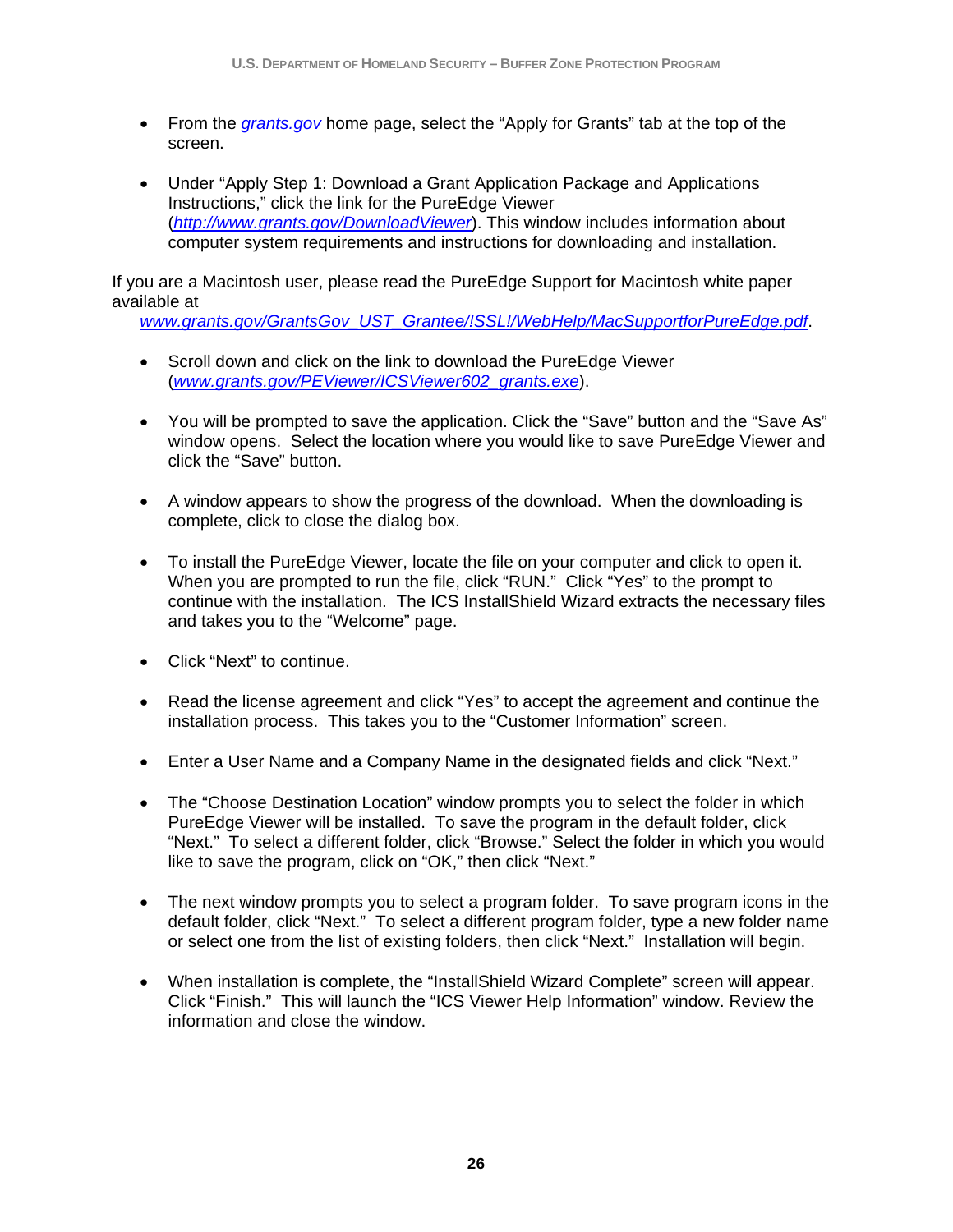#### *Step 3:* **Downloading an Application Package.**

Once you have downloaded the PureEdge Viewer, you may download and view this application package and solicitation instructions.

- From the *grants.gov* home page, select the "Apply for Grants" tab at the top of the screen.
- Click "Apply Step 1: Download a Grant Application Package and Application Instructions."
- Enter the CFDA number for this announcement, **97.078**. Then click "Download Package." This will take you to the "Selected Grants Application for Download" results page.
- To download an application package and its instructions, click the corresponding download link below the "Instructions and Application" column.
- Once you select a grant application, you will be taken to a "Download Opportunity Instructions and Application" screen to confirm that you are downloading the correct application. If you would like to be notified of any changes to this funding opportunity, enter your e-mail address in the corresponding field, then click the "Submit" button.
- After verifying that you have downloaded the correct opportunity information, click the "Download Application Instructions" button. This will open a PDF of this grant solicitation. You may print the solicitation or save it to your computer by clicking either the print icon at the top tool bar or the "File" button on the top tool bar. If you choose to save the file, click on "Save As" and save to the location of your choice.
- Click the "Back" Navigation button to return to the "Download Opportunity Instructions and Application" page. Click the "Download Application Package" button. The application package will open in the PureEdge Viewer.
- Click the "Save" button to save the package on your computer. Because the form is not yet complete, you will see a prompt that one or more fields may be invalid. You will complete these fields in step 4, but for now, select "Yes" to continue. After you click "Yes," the "Save Form" window will open.
- Save the application package to your desktop until after submission. Select a name and enter it in the "Application Filing Name" field. Once you have submitted the application through *grants.gov*, you may then move your completed application package to the file location of your choice.
- Click the "Save" button. If you choose, you may now close your Internet browser and complete your application package offline by double clicking the icon on your desktop. You do not have to be connected to the Internet to complete the application package in step 4 below.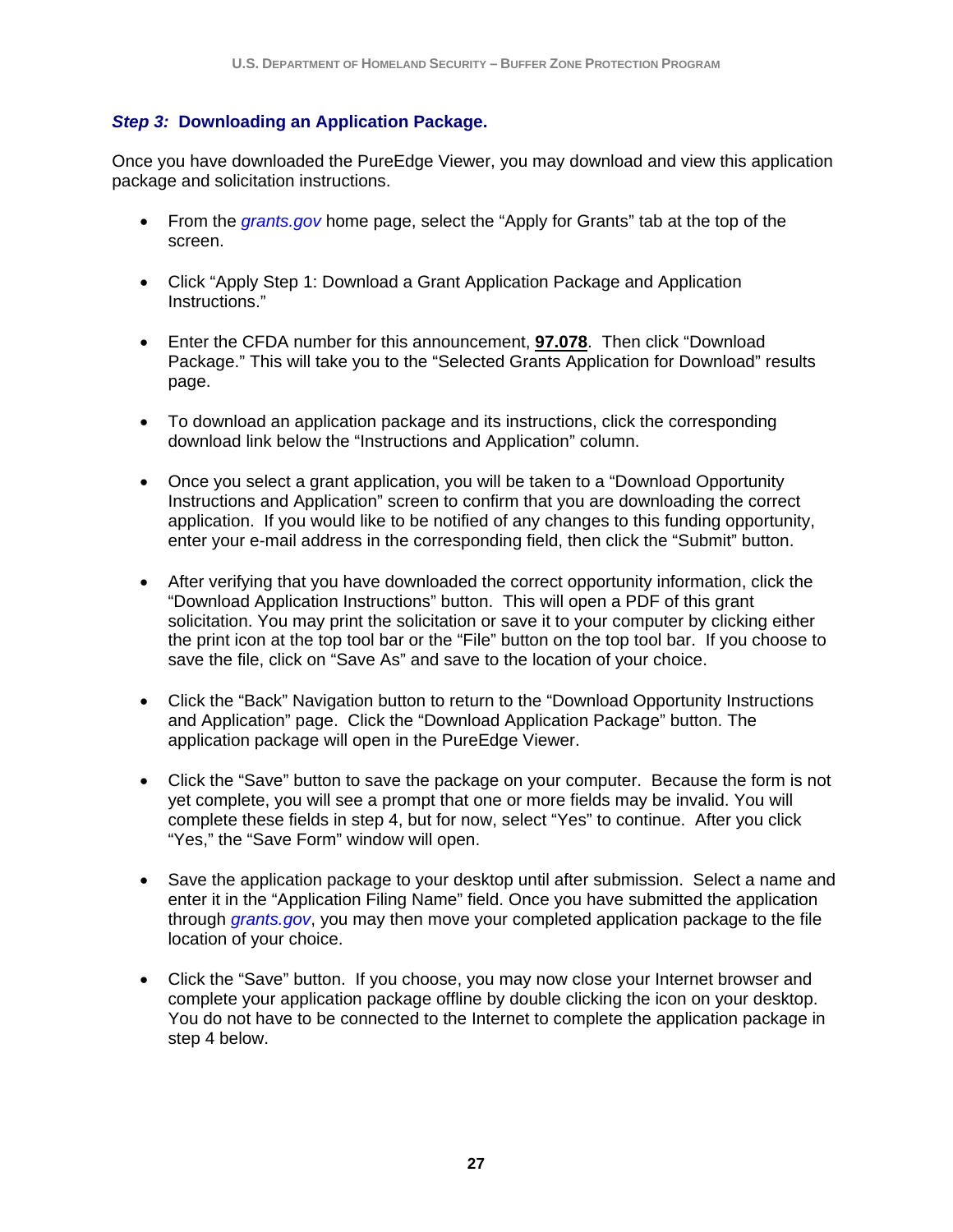#### *Step 4:* **Completing the Application Package.**

This application can be completed entirely offline; however, you will need to log in to *grants.gov* to submit the application in step 5.

- Locate the application package you saved on your computer. When you open the package, it will be in PureEdge Viewer. You may save your application at any time by clicking on the "Save" button at the top of the screen.
- Enter a name for your application package in the "Application Filing Name" field. This can be a name of your choice.
- Open and complete all the mandatory and optional forms or documents. To complete a form, click to select the form, and then click the "Open" button. When you open a required form, the mandatory fields will be highlighted in yellow. If you enter incomplete information in a mandatory field, you will receive an error message or the field will turn red, indicating a change needs to be made.
- Mandatory forms include the: (1) Application for Federal Assistance (SF-424); (2) Assurances for Non-Construction Programs (SF-424B); and (3) Disclosure of Lobbying Activities (SF-LLL). These forms can also be viewed at *http://apply.grants.gov/agency/FormLinks?family=7*. Other mandatory forms are identified in Section IV.
- When you have completed a form or document, click the "Close Form" button at the top of the page. Your information will automatically be saved.
- Next, click to select the document in the left box entitled "Mandatory Documents." Click the "=>" button to move the form or document to the "Mandatory Completed Documents for Submission" box to the right.
- Some mandatory documents will require you to upload files from your computer. To attach a document, select the corresponding form and click "Open." Click the "Add Mandatory Attachment" button to the left. The "Attach File" box will open. Browse your computer to find where your file is located and click "Open." The name of that file will appear in the yellow field. Once this is complete, if you would like to attach additional files, click on the "Add Optional Attachment" button below the "Add Mandatory Attachment" button.
- An "Attachments" window will open. Click the "Attach" button. Locate the file on your computer that you would like to attach and click the "Open" button. You will return to the "Attach" window. Continue this process until you have attached all the necessary documents. You may attach as many documents as necessary.
- Once you have finished, click the "Done" button. The box next to the "Attach at Least One Optional Other Attachment" will now appear as checked.
- *Note:* the name of these buttons will vary depending on the name of the form you have opened at that time; i.e., Budget Narrative, Other Attachment, and Project Narrative File.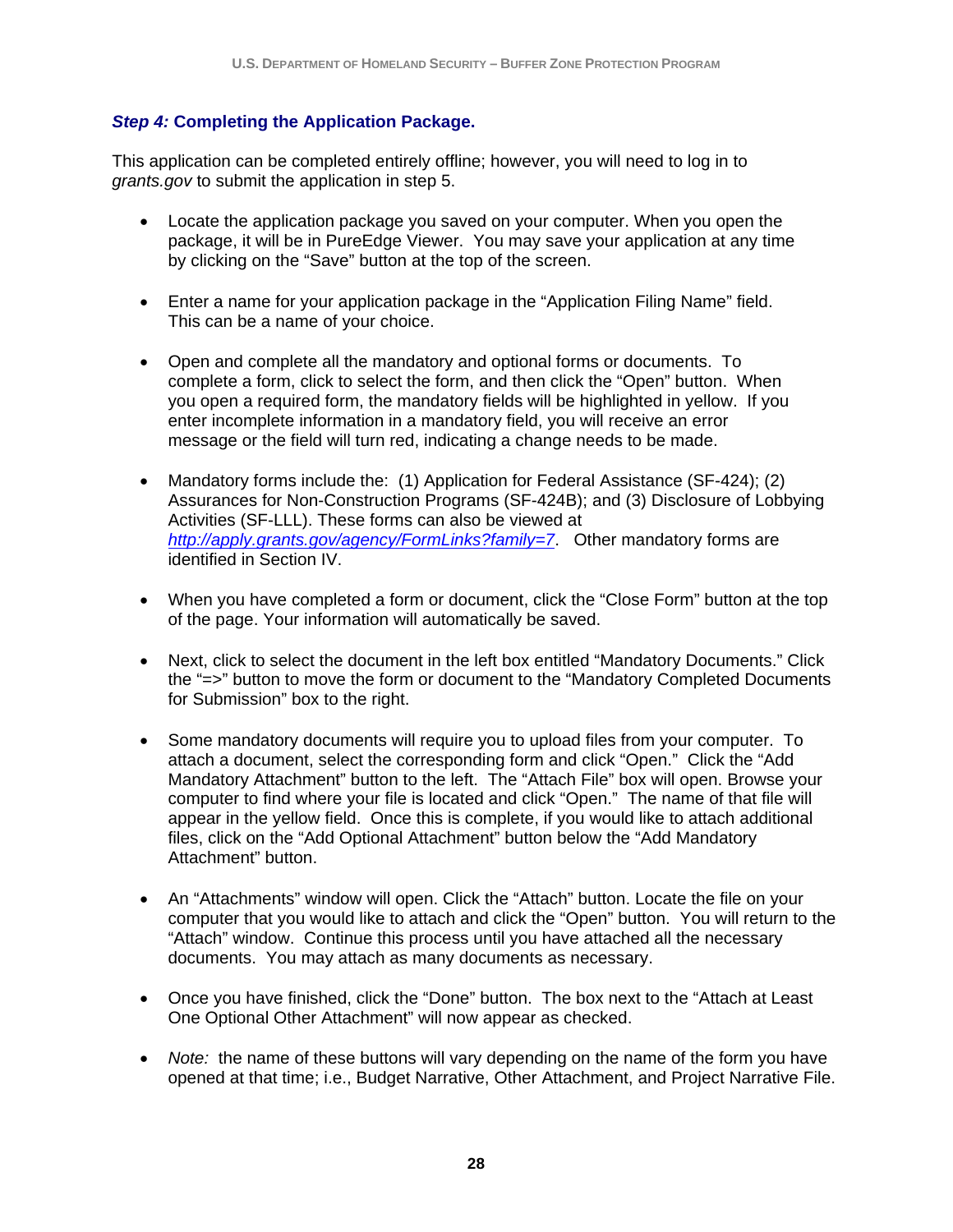• To exit a form, click the "Close" button. Your information will automatically be saved.

#### *Step 5:* **Submitting the Application.**

Once you have completed all the yellow fields on all the forms and saved the application on your desktop, check the application package for errors. This can be done any time throughout step 4 above and as often as you like.

- When you are ready to submit your final application package, the "Submit" button at the top of your screen will be enabled. This button will not be activated unless all mandatory data fields have been completed. When you are ready to submit your application, click on "Submit." This will take you to a "Summary" screen.
- If your "Submit" button is not activated, then click the "Check Package for Errors" button at the top of the "Grant Application Package" screen. PureEdge Viewer will start with the first form and scan all the yellow fields to make sure they are complete. The program will prompt you to fix one error at a time as it goes through the scan. Once there are no more errors, the system will allow you to submit your application to *grants.gov.*
- Review the application summary. If you wish to make changes at this time, click "Exit Application" to return to the application package, where you can make changes to the forms. To submit the application, click the "Sign and Submit Application" button.
- This will take you to a "Login" screen where you will need to enter the user name and password that you used to register with *grants.gov* in "Step 1: Registering." Enter your user name and password in the corresponding fields and click "Login."
- Once authentication is complete, your application will be submitted. Print this confirmation screen for your records. You will receive an e-mail message to confirm that the application has been successfully uploaded into *grants.gov*. The confirmation e-mail will give you a *grants.gov* tracking number, which you will need to track the status of your application. The confirmation e-mail will go to the e-Business POC; therefore, if you are submitting on behalf of someone else, be sure the e-Business POC is aware of the submission and that a confirmation e-mail will be sent.
- When finished, click the "Close" button.

#### *Step 6:* **Tracking the Application.**

After your application is submitted, you may track its status through *grants.gov*. To do this, go to the *grants.gov* home page at *http://www.grants.gov.* At the very top of the screen, click on the "Applicants" link. Scroll down the "For Applicants" page and click the "Login Here" button. Proceed to login with your user name and password that was used to submit your application package. Click the "Check Application Status" link to the top left of the screen. A list of all the applications you have submitted through *grants.gov* is produced. There four status messages your application can receive in the system: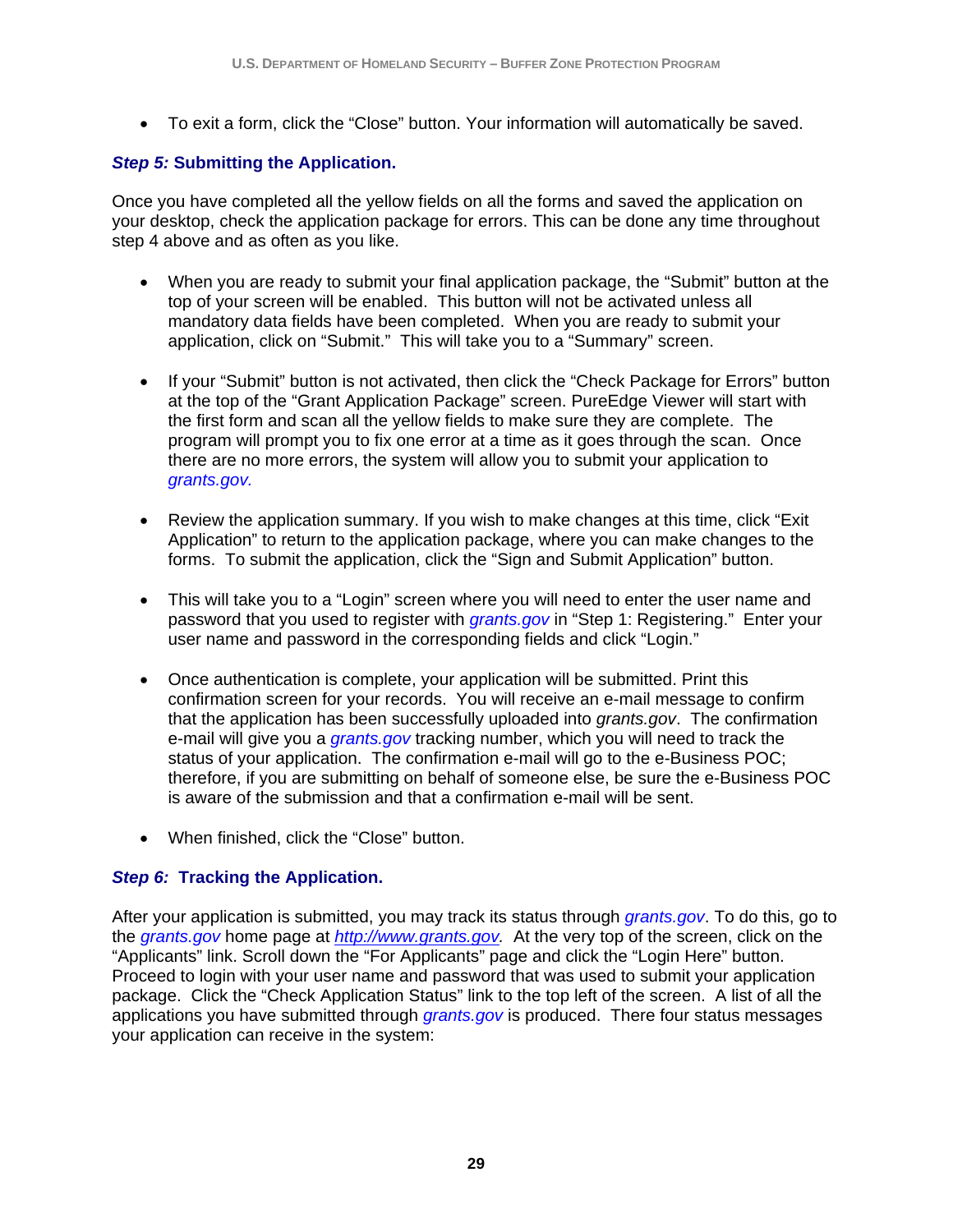- **Validated.** This means your application has been scanned for errors. If no errors were found, it validates that your application has successfully been submitted to *grants.gov* and is ready for the agency to download your application.
- **Received by Agency.** This means our agency DHS downloaded your application into our electronic Grants Management System (GMS) and your application is going through our validation process to be successfully received on our end.
- **Agency Tracking Number Assigned.** This means our GMS did not find any errors with your package and successfully downloaded your application into our system.
- **Rejected With Errors.** This means your application was either rejected by *grants.gov* or GMS due to errors. You will receive an e-mail from *grants.gov* customer support, providing details of the results and the next steps required. Most applications are rejected because: (1) a virus was detected; (2) you are using a user name and password that has not yet been authorized by the organization's e-Business POC; or (3) the DUNS number you entered on the SF-424 form does not match the DUNS number that was registered in the CCR for this organization.

If you experience difficulties at any point during this process, please call the *grants.gov* customer support hotline at 1–800–518–4726.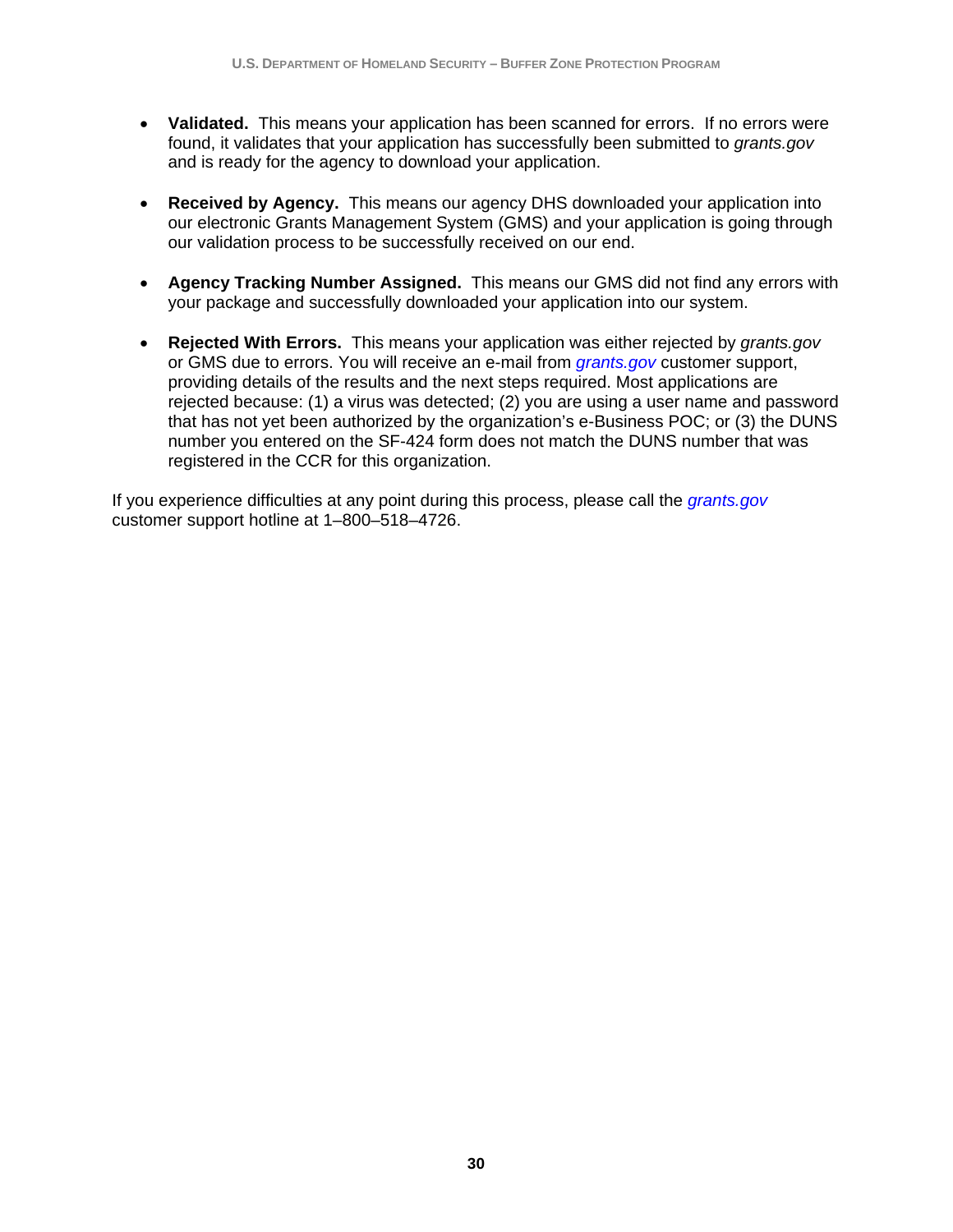# **Appendix 4 Award and Reporting Requirements**

#### **A. Grant Award and Obligation of Funds.**

Upon approval of an application, the grant will be awarded to the grant recipient. The date that this is done is the "award date." The signed award document with special conditions must be returned to:

> **Office of Justice Programs, Attn: Control Desk – G&T Award 810 7th Street, N.W., 5th Floor Washington, DC 20531.**

An obligation is defined in the *Office of Grant Operations (OGO) Financial Management Guide* as a legally binding liability under a grant, sub-grant, and/or contract determinable sums for services or goods incurred during the grant period.

The period of performance is 36 months from the date of award. Any unobligated funds will be deobligated by DHS at the end of this period. Extensions to the period of performance will be considered only through formal requests to G&T with specific and compelling justifications why an extension is required.

#### **B. Post Award Instructions.**

G&T's OGO will provide fiscal support and oversight of the grant programs, while the OJP Office of the Comptroller will continue to provide support for grant payments. The following is provided as a guide for the administration of awards. Additional details and requirements may be provided to the grantee in conjunction with finalizing an award.

**1. Review award and special conditions document.** Notification of award approval is made by e-mail through the OJP Grants Management System (GMS). Once an award has been approved, a notice is sent to the e-mail address of the individual who filed the application, as well as to the authorized grantee official.Carefully read the award and any special conditions or other attachments.

If you agree with the terms and conditions, the authorized official should sign and date both the original and the copy of the award document page in Block 19. You should maintain a copy and return the original signed documents to:

> **Office of Justice Programs Attn: Control Desk - G&T Award 810 Seventh Street, N.W., 5th Floor Washington, DC 20531**

If you do not agree with the terms and conditions, contact the awarding G&T Program Manager as noted in the award package.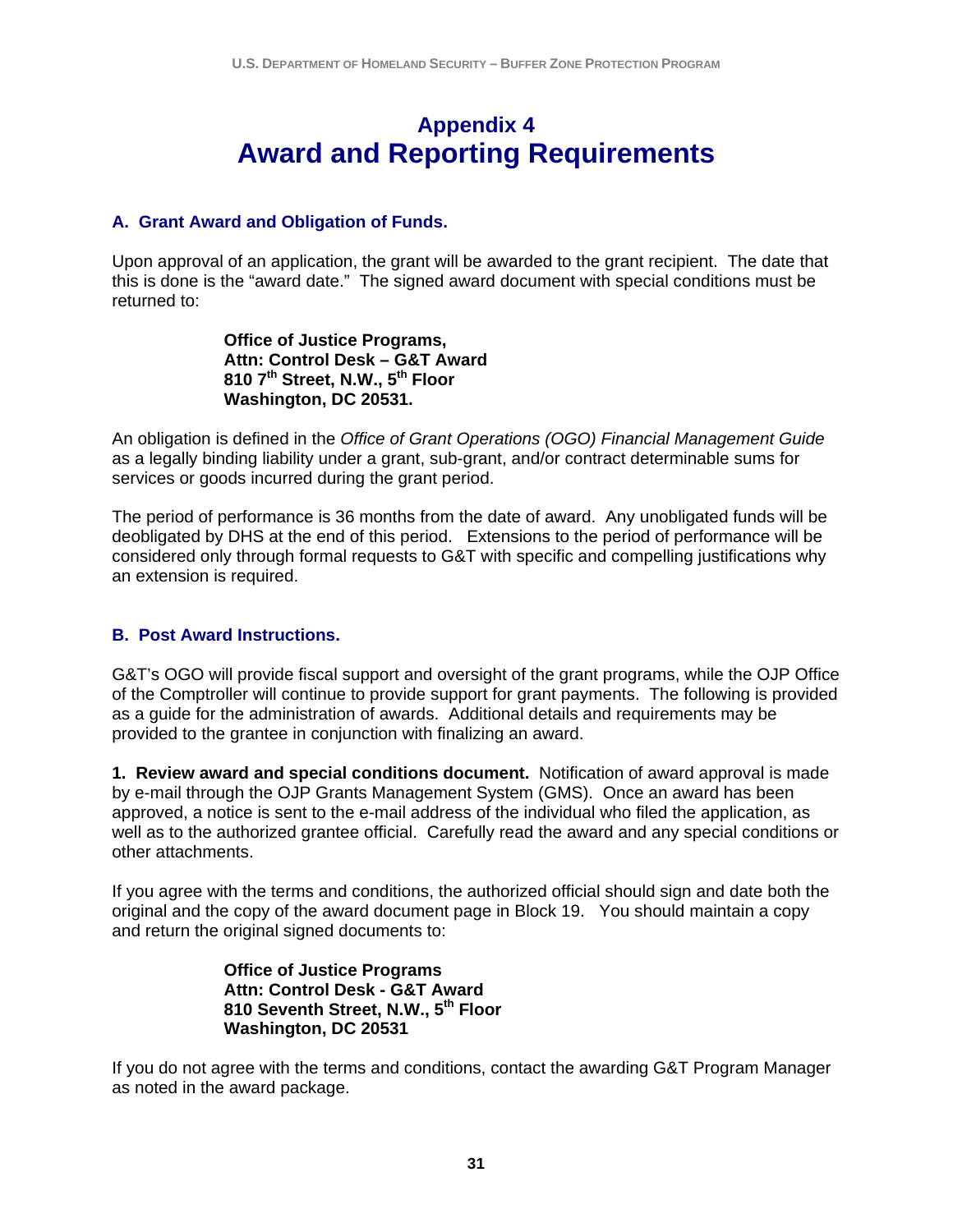**2. Read the guidelines.** Read and become familiar with the "*OGO Financial Management Guide*" which is available at 1-866-9ASKOGO or online at: *http://www.dhs.gov/xlibrary/assets/Grants\_FinancialManagementGuide.pdf.* 

**3. Complete and return ACH form.** The Automated Clearing House (ACH) Vendor/ Miscellaneous Payment Enrollment Form (refer to Step 3 attachment) is used to arrange direct deposit of funds into your designated bank account.

**4. Access to payment systems.** OJP uses the Phone Activated Paperless System (PAPRS) to request funds. Grantees will receive a letter with the award package containing their PIN to access the system and Grant ID information.

**5. Reporting Requirements.** Reporting requirements must be met during the life of the grant (refer to the *OGO Financial Management Guide* and the specific program guidance for a full explanation of these requirements, special conditions and any applicable exceptions). The payment system contains edits that will prevent access to funds if reporting requirements are not met on a timely basis. Refer to Step 5 attachments for forms, due date information, and instructions.

**6. Questions about your award?** A reference sheet is provided containing frequently asked financial questions and answers. Questions regarding grant payments should be addressed to the OJP Office of the Comptroller at 1-800-458-0786 or email at: *askoc@ojp.usdoj.gov.*  Questions regarding all other financial/administrative issues should be addressed to the OGO Information Line at 1-866-9ASKOGO (927-5646) or email at: *ask-ogo@dhs.gov.* 

Note: If you have any questions about GMS, need to establish a GMS account, or require technical assistance with accessing your award, contact the GMS Hotline at 1-888-549-9901.

#### **C. Drawdown and Expenditure of Funds.**

Following acceptance of the grant award and release of any special conditions withholding funds, the grantee can drawdown and expend grant funds through the Phone Activated Paperless System. There is a limited pool of grantees that may use the Automated Standard Application for Payments (ASAP).

In support of continuing efforts to meet the accelerated financial statement reporting requirements mandated by the U.S. Department of the Treasury and the Office of Management and Budget (OMB), payment processing will be interrupted during the last five working days of each month. Grant recipients should make payment requests before the last five working days of the month to avoid delays in deposit of payments.

For example, for the month of October, the last day to request (draw down) payments was October 24, 2006. Payments requested after that date were processed when the regular schedule resumed on November 1, 2006. A similar schedule will follow at the end of each month.

Grant recipients should request funds based upon immediate disbursement requirements. Funds will not be paid in a lump sum, but rather disbursed over time as project costs are incurred or anticipated. Recipients should time their drawdown requests to ensure that Federal cash on hand is the minimum needed for disbursements to be made immediately or within a few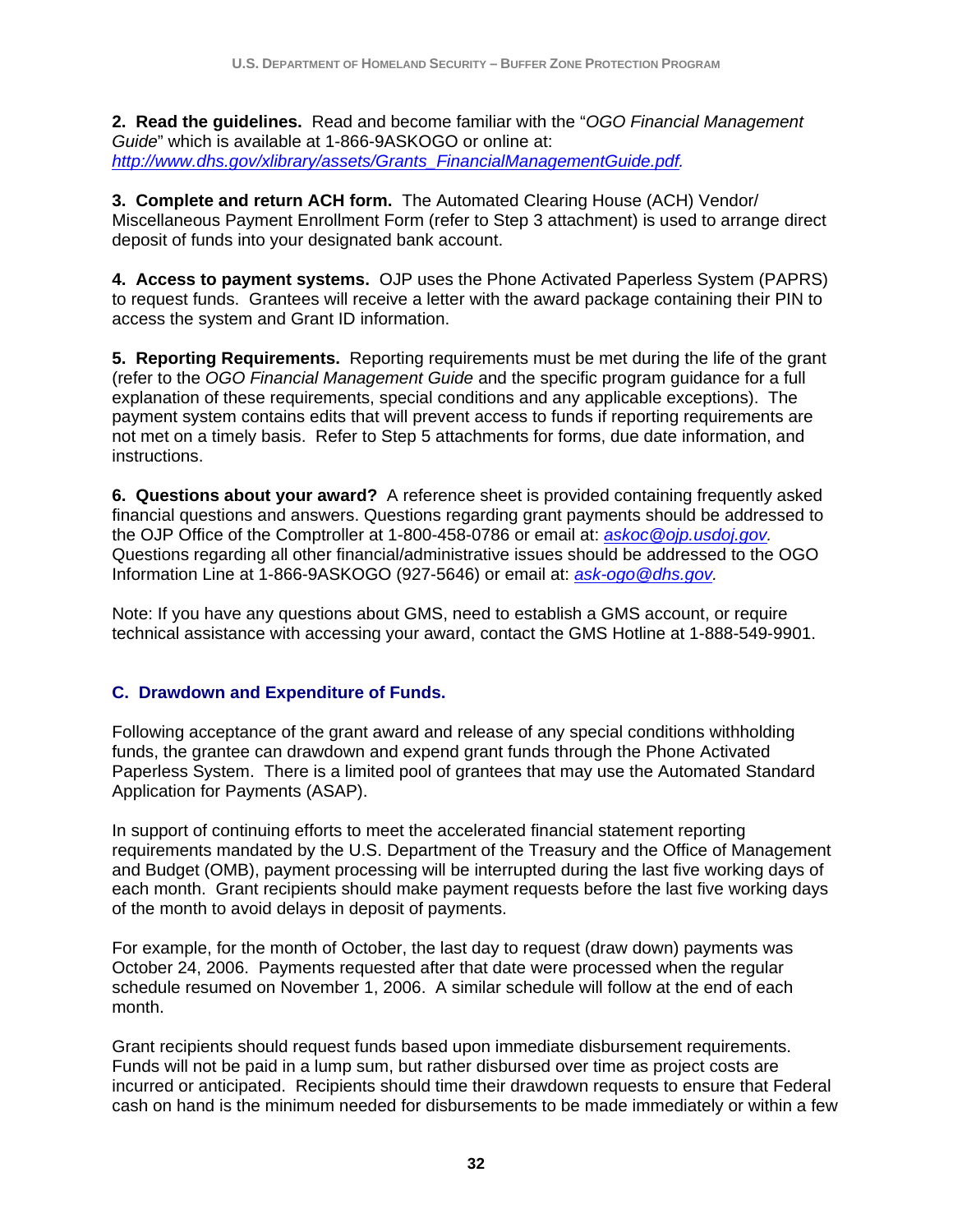days. Grantees may elect to draw down funds up to 120 days prior to expenditure/ disbursement. DHS strongly encourages recipients to draw down funds as close to expenditure as possible to avoid accruing interest.

Funds received by grantees must be placed in an interest-bearing account and are subject to the rules outlined in the Uniform Rule 28 CFR Part 66, Uniform Administrative Requirements for Grants and Cooperative Agreements to State and Local Governments, at: *http://www.access.gpo.gov/nara/cfr/waisidx\_04/28cfrv2 \_04.html* and the Uniform Rule 28 CFR Part 70, Uniform Administrative Requirements for Grants and Agreements (Including Subawards) with Institutions of Higher Education, Hospitals and other Non-profit Organizations, at: *http://www.access.gpo.gov/nara/cfr/ waisidx\_04/28cfrv2\_04.html.* These guidelines state that entities are required to promptly, but at least quarterly, remit interest earned on advances to:

#### **United States Department of Health and Human Services Division of Payment Management Services P.O. Box 6021 Rockville, MD 20852**

The sub-grantee may keep interest amounts up to \$100 per year for administrative expenses for all Federal grants combined. Please consult the OGO *Financial Management Guide* or the applicable OMB Circular for additional guidance. Although advance drawdown requests may be made, State grantees remain subject to the interest requirements of the Cash Management Improvement Act (CMIA) and its implementing regulations at 31 C.F.R. Part 205. Interest under CMIA will accrue from the time Federal funds are credited to a State account until the time the State pays out the funds or transfers the funds to a sub-grantee.

*Note:* Although advance drawdown requests may be made, State grantees remain subject to the interest requirements of the Cash Management Improvement Act (CMIA) and its implementing regulations at 31 CFR Part 205. Interest under CMIA will accrue from the time Federal funds are credited to a State account until the time the State pays out the funds for program purposes.

## **D. Reporting Requirements.**

**1. Financial Status Report (FSR) -- required quarterly.** Obligations and expenditures must be reported to G&T on a quarterly basis through the FSR, which is due within 30 days of the end of each calendar quarter (e.g., for the quarter ending March 31, FSR is due on April 30). Please note that this is a change from previous fiscal years. A report must be submitted for every quarter the award is active, including partial calendar quarters, as well as for periods where no grant activity occurs. Future awards and fund draw downs will be withheld if these reports are delinquent.

FSRs must be filed online through the Internet at: *https://grants.ojp.usdoj.gov.* Forms and instructions can be found at: *http://www.ojp.usdoj.gov/forms.htm.*

Grantees are reminded to review the following documents and ensure that grant activities are conducted in accordance with the applicable guidance: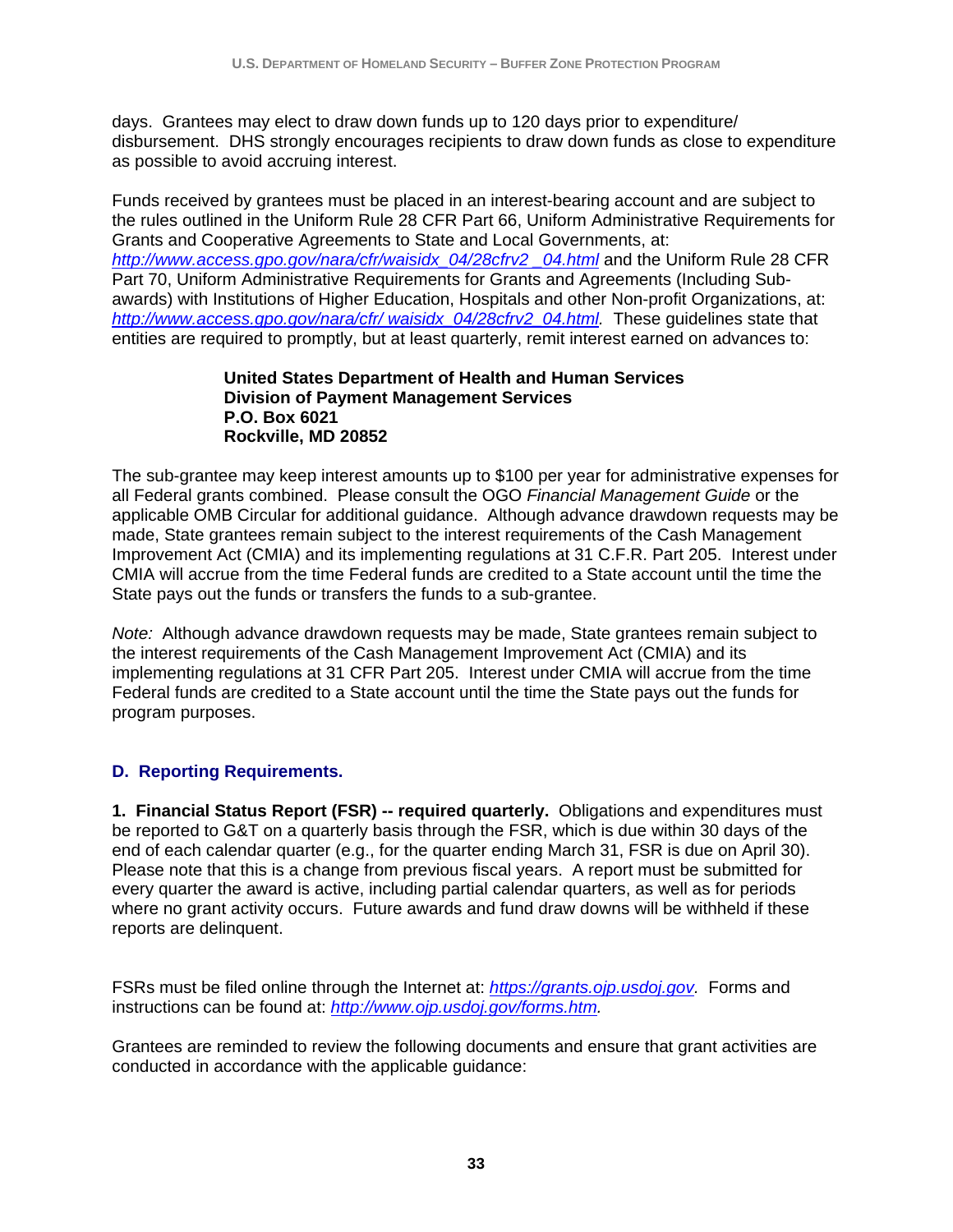- OMB Circular A-102, *Grants and Cooperative Agreements with State and Local Governments*, at: *http://www.whitehouse.gov/omb/circulars/index.html*
- OMB Circular A-87, *Cost Principles for State, Local, and Indian Tribal Governments,* at: *http://www.whitehouse.gov/omb/circulars/index.html*
- OMB Circular A-110, *Uniform Administrative Requirements for Grants and Other Agreements with Institutions of Higher Education, Hospitals and Other Non-Profit Organizations*, at *http://www.whitehouse.gov/omb/circulars/index.html*
- OMB Circular A-21, *Cost Principles for Educational Institutions,* at: *http://www.whitehouse.gov/omb/circulars/index.html*
- OMB Circular A-122, *Cost Principles for Non-Profit Organizations,* at: *http://www.whitehouse.gov/omb/circulars/index.html*

For FY07 awards, grant and sub-grant recipients should refer to the OGO Financial Guide. All awards from FY05 and earlier are still governed by the OJP Financial Guide, available at: *http://www.ojp.usdoj.gov/FinGuide.* OGO can be contacted at 1-866-9ASKOGO or by email at: *ask-OGO@dhs.gov.* 

## *Required submission: Financial Status Report (FSR) SF-269a (due quarterly).*

**2. Categorical Assistance Progress Report (CAPR).** Following an award, the awardees will be responsible for providing updated obligation and expenditure information on a regular basis. The CAPR is due within 30 days after the end of the reporting period (July 30 for the reporting period of January 1 through June 30, and on January 30 for the reporting period of July 1 though December 31). Future awards and fund drawdowns may be withheld if these reports are delinquent. The final CAPR is due 90 days after the end date of the award period.

Block #12 of the CAPR should be used to note progress against the proposed project. The grantor agency shall provide sufficient information to monitor program implementation and goal achievement. At a minimum, reports should contain the following data: (1) As applicable, the total number of items secured under this grant (e.g., access controls, surveillance, physical enhancements, and vessels) to date, and (2) for other items acquired through this grant, a brief description and total number of items obtained to date.

CAPRs must be filed online through the internet at: *https://grants.ojp.usdoj.gov.* Forms and instructions can be found at: *http://www.ojp.usdoj.gov/forms.htm.* 

## *Required submission: CAPR (due semiannually).*

**3. Financial and Compliance Audit Report.** Recipients that expend \$500,000 or more of Federal funds during their fiscal year are required to submit an organization-wide financial and compliance audit report. The audit must be performed in accordance with the U.S. General Accountability Office, *Government Auditing Standards*, located at:

*http://www.gao.gov/govaud/ybk01.htm*, and *OMB Circular A-133, Audits of States, Local Governments, and Non-Profit Organizations*, located at:

*http://www.whitehouse.gov/omb/circulars/a133/a133.html.* Audit reports are currently due to the Federal Audit Clearinghouse no later than nine months after the end of the recipient's fiscal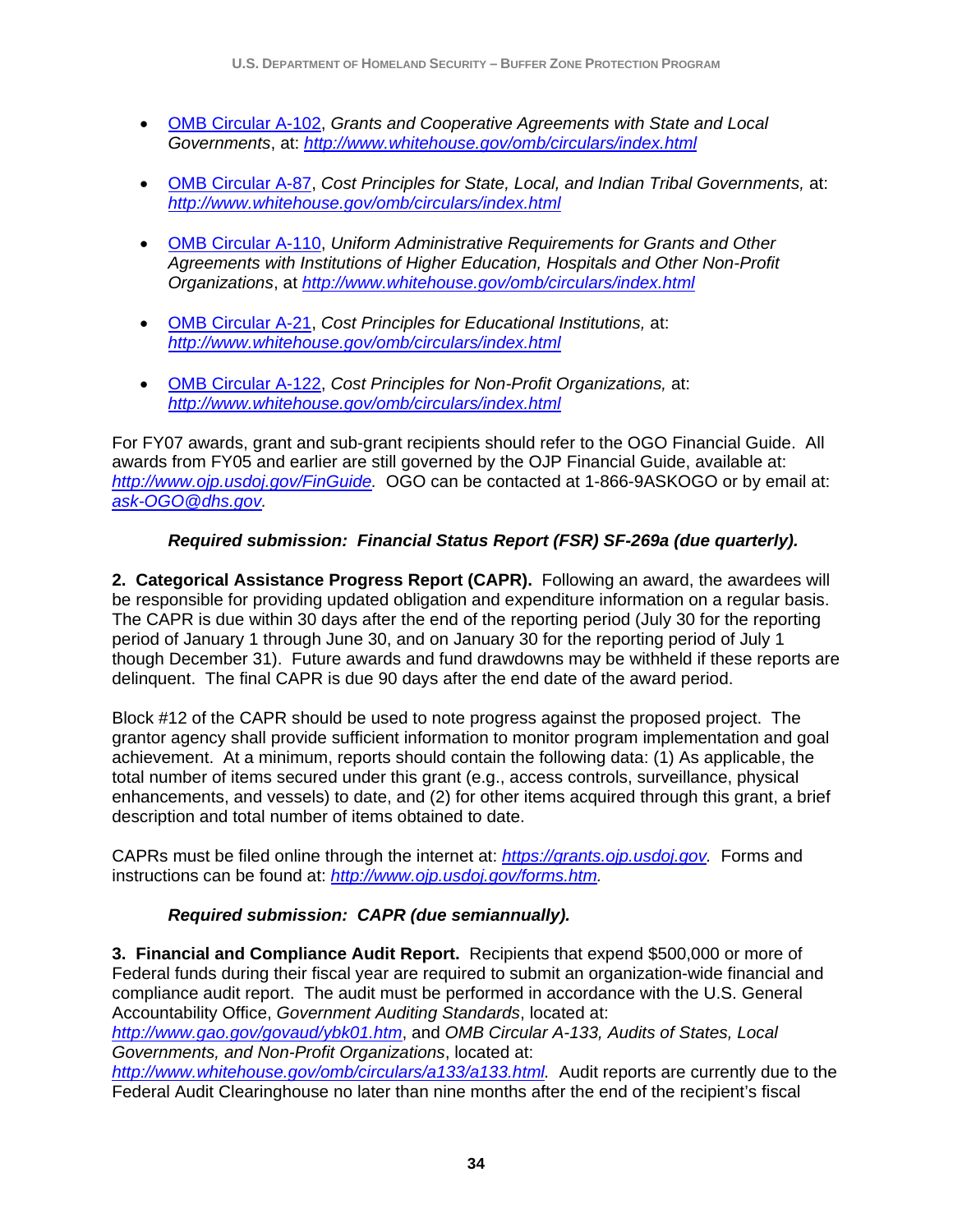year. In addition, the Secretary of Homeland Security and the Comptroller General of the United States shall have access to any books, documents, and records of recipients of FY07 IPP assistance for audit and examination purposes, provided that, in the opinion of the Secretary of Homeland Security or the Comptroller General, these documents are related to the receipt or use of such assistance. The grantee will also give the sponsoring agency or the Comptroller General, through any authorized representative, access to, and the right to examine all records, books, papers or documents related to the grant.

The State shall require that sub-grantees comply with the audit requirements set forth in *OMB Circular A-133*. Recipients are responsible for ensuring that sub-recipient audit reports are received and for resolving any audit findings.

**4. Federal Funding Accountability and Transparency Act.** While there are no State and Urban Area requirements in FY07, the Federal Funding Accountability and Transparency Act of 2006 may affect State and Urban Area reporting requirements in future years. The Act requires the Federal government to create a publicly searchable online database of Federal grant recipients by January 1, 2008 with an expansion to include sub-grantee information by January 1, 2009

**5. National Preparedness Reporting Compliance.** The Government Performance and Results Act (GPRA) requires that the Department collect and report performance information on all programs. For grant programs, the prioritized Investment Justifications and their associated milestones provide an important tool for assessing grant performance and complying with these national preparedness reporting requirements. DHS will work with grantees to develop tools and processes to support this requirement. DHS anticipates using this information to inform future-year grant program funding decisions.

**6. National Assessment of State and Local Preparedness.**HSPD-8 calls for an assessment of national preparedness. Furthermore, the FY07 DHS Appropriations Act requires a comprehensive national assessment of State and local preparedness in FY07. Additional guidance will be provided during the grant period regarding these requirements. DHS will strive to ensure reporting requirements support State and local level performance management requirements, where applicable. Congress also requires a Federal Preparedness Report on the Nation's level of preparedness for all hazards, including natural disasters, acts of terrorism, and other man-made disasters, including an estimate of the amount of Federal, State, local, and tribal expenditures required to attain the National Preparedness Priorities by October 4, 2007, and annually thereafter.

**7. Catastrophic Resource Report.** The Department is also required to develop and submit an annual Catastrophic Resource Report which estimates the resources of DHS and other Federal agencies needed for and devoted specifically to developing the capabilities of Federal, State, local, and Tribal governments necessary to respond to a catastrophic incident. This requirement includes an estimate of State, local, and Tribal government catastrophic incident preparedness.

**8. State Preparedness Report.**Congress requires that States receiving DHS-administered Federal preparedness assistance shall submit a State Preparedness Report to the Department on the State's level of preparedness by January 4, 2008, and annually thereafter. The report shall include (1) an assessment of State compliance with the national preparedness system, NIMS, the NRP, and other related plans and strategies; (2) an assessment of current capability levels and a description of target capability levels; and (3) an assessment of resource needs to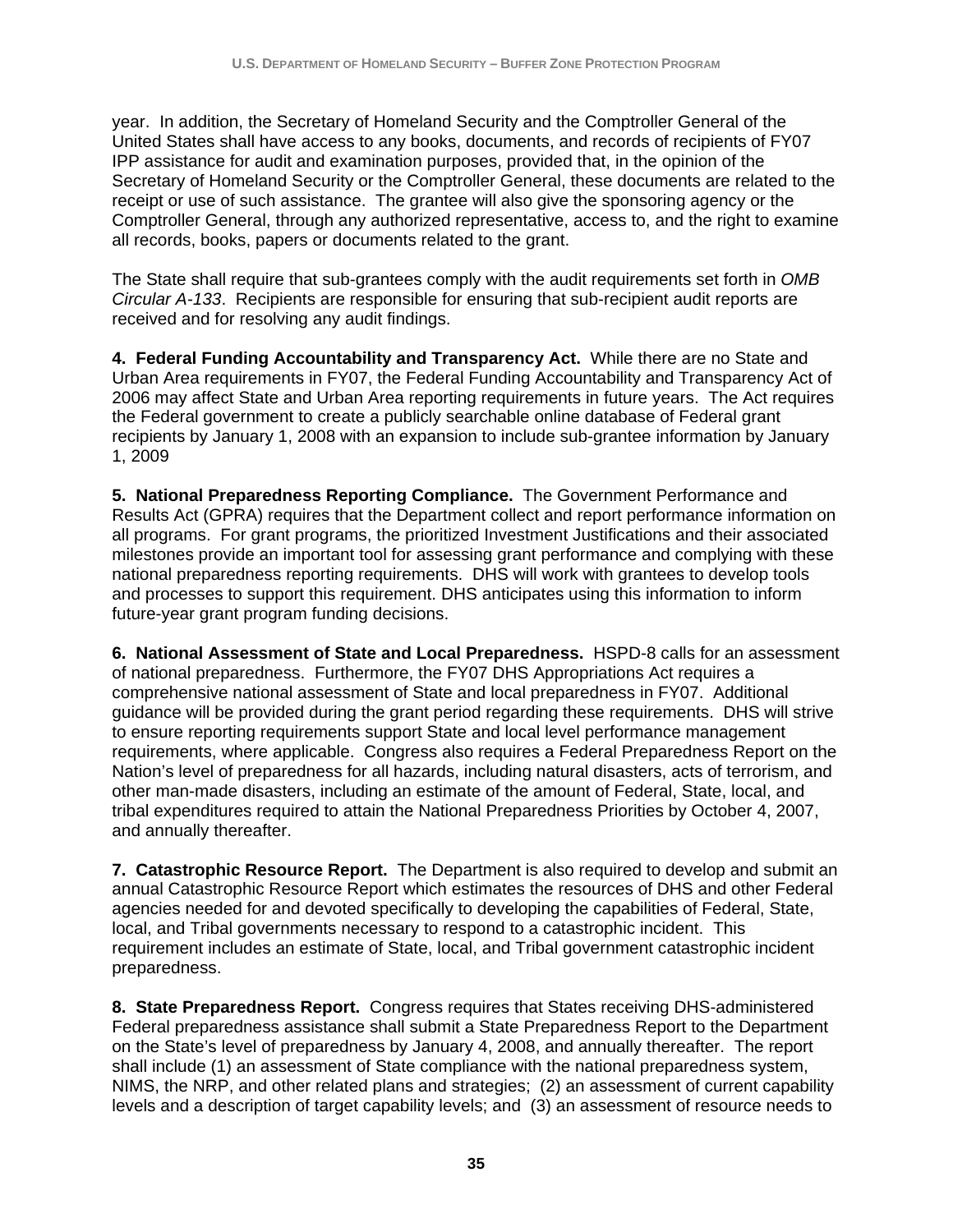meet the National Preparedness Priorities, including an estimate of the amount of expenditures required to attain the Priorities and the extent to which the use of Federal assistance during the preceding fiscal year achieved the Priorities.

#### **E. Monitoring.**

Grant recipients will be monitored periodically by DHS staff, both programmatically and financially, to ensure that the project goals, objectives, performance requirements, timelines, milestone completion, budgets and other related program criteria are being met. Monitoring will be accomplished through a combination of office-based and on-site monitoring visits. Monitoring will involve the review and analysis of the financial, programmatic, performance and administrative issues relative to each program and will identify areas where technical assistance and other support may be needed.

The recipient is responsible for monitoring award activities, to include sub-awards, to provide reasonable assurance that the Federal award is administered in compliance with requirements. Responsibilities include the accounting of receipts and expenditures, cash management, maintaining of adequate financial records, and refunding expenditures disallowed by audits.

#### **F. Grant Close-Out Process.**

Within 90 days after the end of the award period, SAAs must submit a final FSR and final CAPR detailing all accomplishments throughout the project. After these reports have been reviewed and approved by G&T, a Grant Adjustment Notice (GAN) will be completed to close out the grant. The GAN will indicate the project as being closed, list any remaining funds that will be deobligated, and address the requirement of maintaining the grant records for three years from the date of the final FSR. After the financial information is received and approved by OGO, the grant will be identified as "Closed by the Office of Grant Operations."

*Required submissions: (1) final SF-269a, due 90 days from end of grant period; and (2) final CAPR, due 90 days from the end of the grant period.*